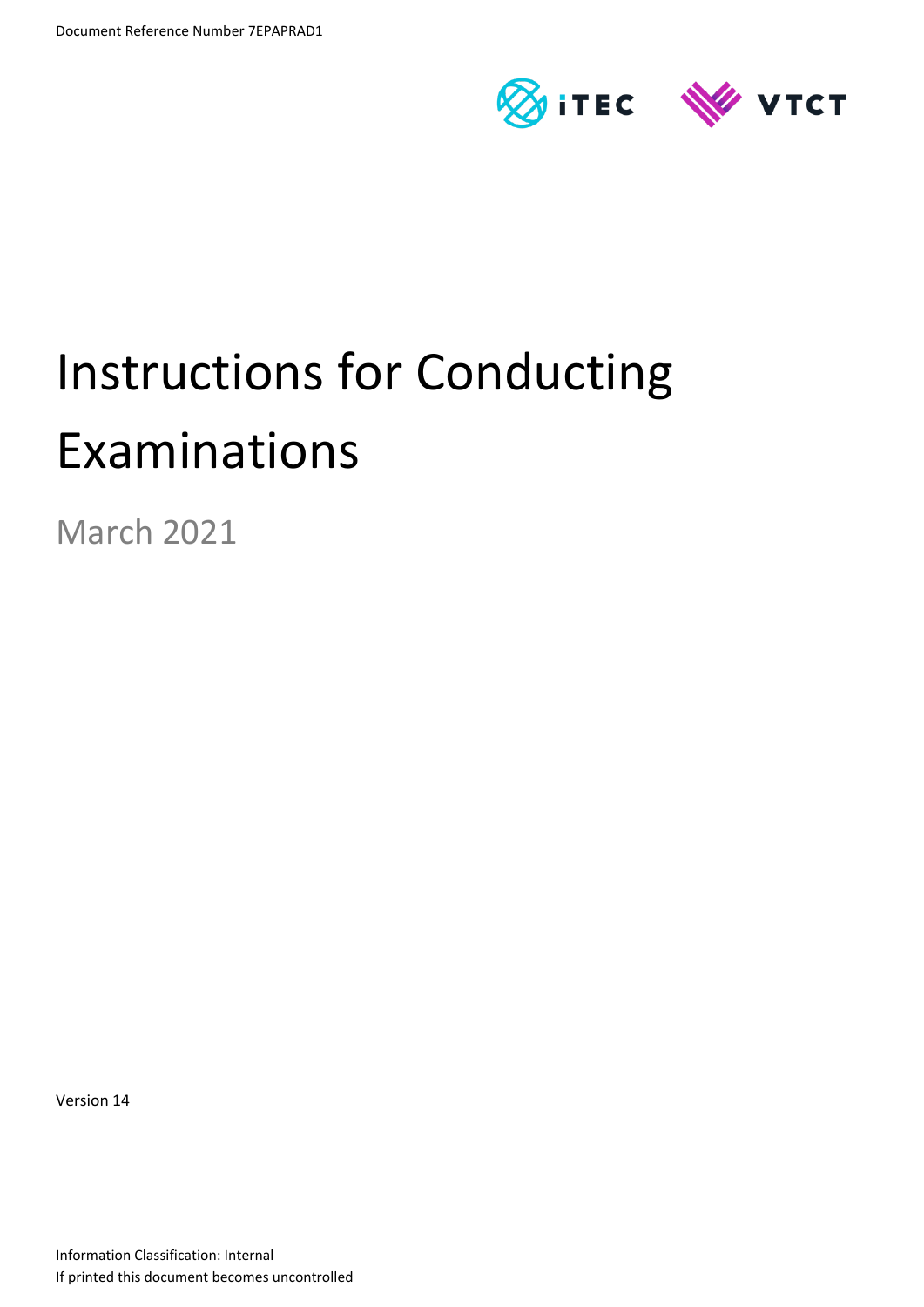

# Contents

| 1. |          |  |                                                                                                 |              |
|----|----------|--|-------------------------------------------------------------------------------------------------|--------------|
| 2. |          |  |                                                                                                 |              |
| 3. |          |  |                                                                                                 |              |
|    | 3.1.     |  |                                                                                                 |              |
|    | 3.2.     |  |                                                                                                 |              |
|    | 3.3.     |  |                                                                                                 |              |
|    | 3.4.     |  |                                                                                                 |              |
|    | 3.5.     |  |                                                                                                 |              |
|    | 3.6.     |  |                                                                                                 |              |
|    | 3.6.1.   |  |                                                                                                 |              |
|    | 3.6.2.   |  |                                                                                                 |              |
|    | 3.6.3.   |  |                                                                                                 |              |
|    | 3.6.4.   |  |                                                                                                 |              |
| 4. |          |  |                                                                                                 |              |
|    | 4.1.     |  |                                                                                                 |              |
|    | 4.1.1.   |  |                                                                                                 |              |
|    | 4.1.2.   |  |                                                                                                 |              |
|    | 4.1.2.1. |  |                                                                                                 |              |
|    | 4.1.3.   |  |                                                                                                 |              |
|    | 4.2.     |  |                                                                                                 |              |
|    | 4.2.1.   |  |                                                                                                 |              |
|    | 4.2.2.   |  |                                                                                                 |              |
|    | 4.2.3.   |  |                                                                                                 |              |
|    | 4.3.     |  |                                                                                                 |              |
|    | 4.3.1.   |  |                                                                                                 |              |
|    | 4.4.     |  |                                                                                                 |              |
|    | 4.4.1.   |  |                                                                                                 |              |
|    | 4.4.2.   |  |                                                                                                 |              |
|    | 4.5.     |  |                                                                                                 |              |
|    | 4.5.1.   |  |                                                                                                 |              |
|    | 4.5.2.   |  |                                                                                                 |              |
|    | 4.6.     |  |                                                                                                 |              |
|    |          |  | Instructions for Conducting Examinations v14 March 2021<br>Information Classification: Internal | Page 2 of 25 |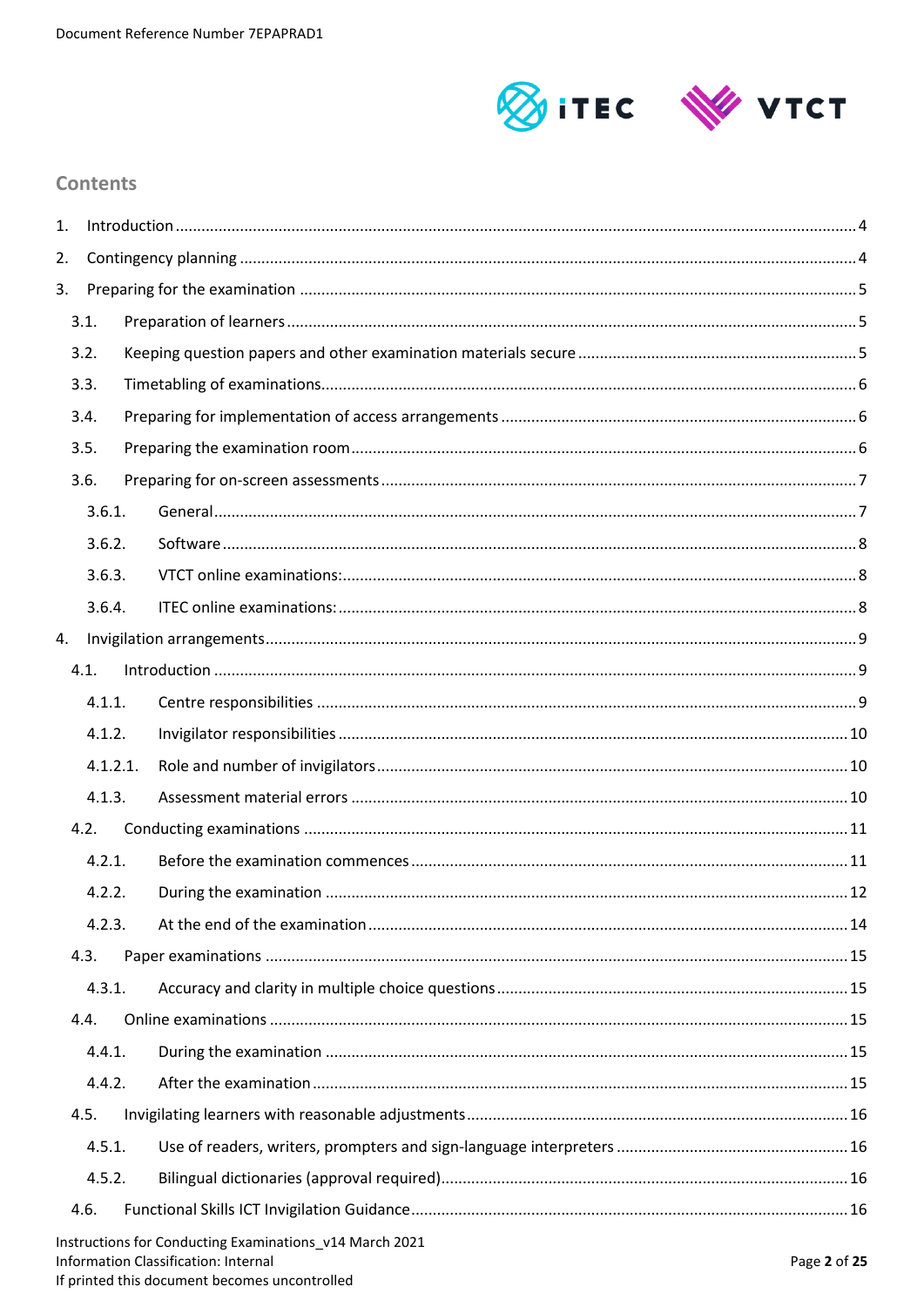

| 4.7.   |  |  |
|--------|--|--|
| 4.7.1. |  |  |
| 4.7.2. |  |  |
| 4.7.3. |  |  |
| 4.7.4. |  |  |
|        |  |  |
|        |  |  |
|        |  |  |
|        |  |  |
|        |  |  |
|        |  |  |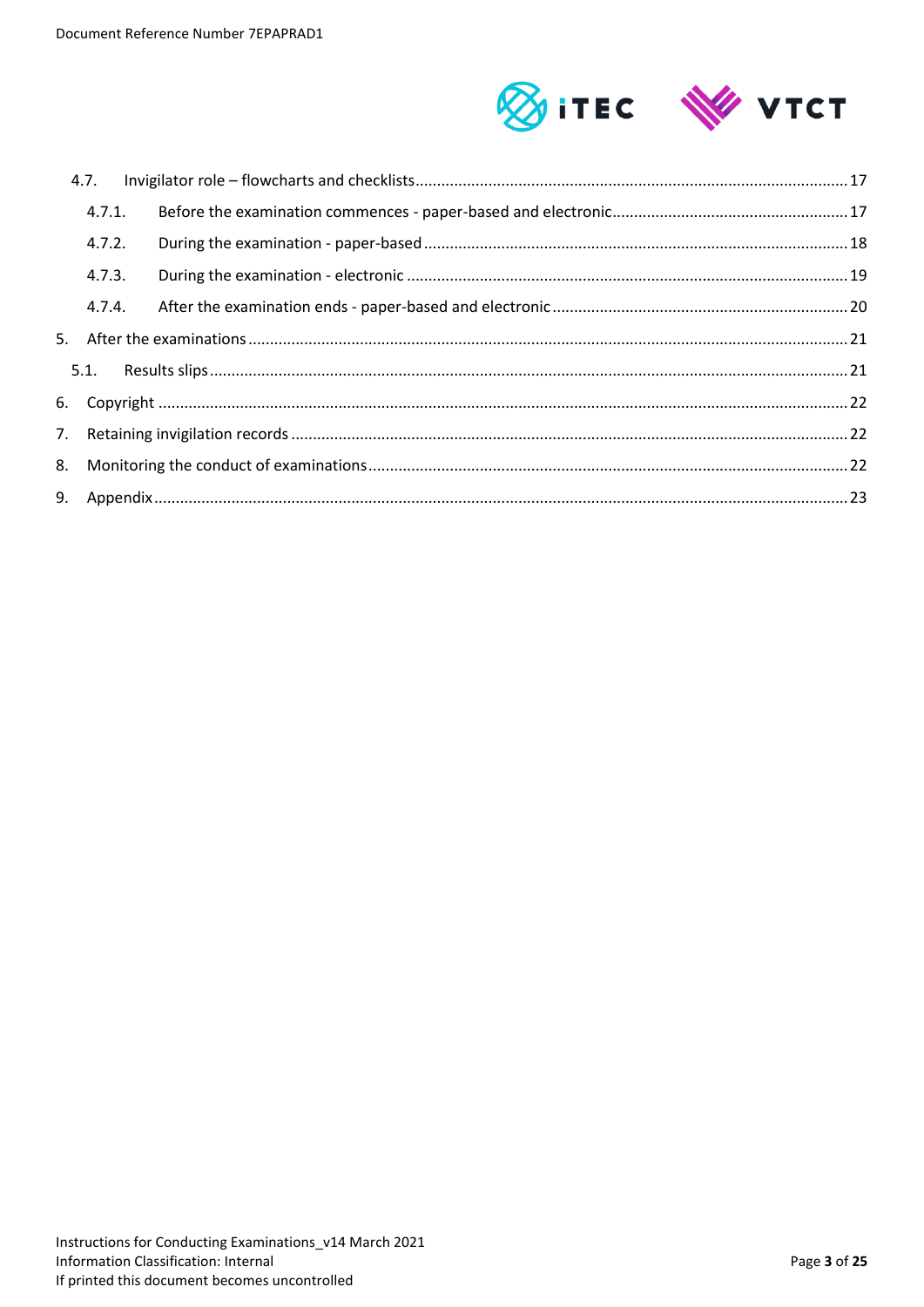

# <span id="page-3-0"></span>**1. Introduction**

These Instructions for Conducting Examinations set out the procedures to be followed for all VTCT and ITEC written, onscreen and online examinations and other examinations for the following qualification types: VRQ, NVQ, SVQ, Applied General and Technical Qualifications. They are provided for the use of heads of centres, examinations officers, invigilators and all other personnel involved in the examination process, in plenty of time before the examinations, and should be available for reference during examination sessions.

The head of centre is responsible for ensuring that all relevant personnel are familiar with and adhere to these instructions, and any supplementary instructions for specific VTCT or ITEC qualifications.

These instructions are mandatory and should be read in conjunction with the following publications:

- VTCT Reasonable Adjustments and Special Consideration Policy and Procedures
- VTCT Functional Skills Invigilation Guidance in conjunction with Skillsfirst
- VTCT Malpractice and Maladministration Policy and Procedures
- <span id="page-3-1"></span>VTCT Plagiarism, cheating and collusion document

# **2. Contingency planning**

All approved centres must prepare for possible disruption to examinations as part of their emergency planning.

General guidance on this topic can be found at:

[https://www.gov.uk/government/publications/exam-system-contingency-plan-england-wales-and-northern](https://www.gov.uk/government/publications/exam-system-contingency-plan-england-wales-and-northern-ireland/what-schools-and-colleges-should-do-if-exams-or-other-assessments-are-seriously-disrupted)[ireland/what-schools-and-colleges-should-do-if-exams-or-other-assessments-are-seriously-disrupted.](https://www.gov.uk/government/publications/exam-system-contingency-plan-england-wales-and-northern-ireland/what-schools-and-colleges-should-do-if-exams-or-other-assessments-are-seriously-disrupted)

If an assessment cannot take place because of an unforeseen situation out of the control of the centre, or the security of the assessment has been or may have been put at risk, VTCT must be alerted immediately and the centre must follow VTCT's instructions. In the case of Functional Skills, Skillsfirst should also be notified immediately.

In these circumstances VTCT will:

- take all reasonable steps to mitigate any negative effect in relation to VTCT or ITEC qualifications arising from the disruption
- provide clear and effective guidance to the centre
- ensure that where an assessment is required to be completed under specified conditions, learners complete the assessment under those conditions (other than where any reasonable adjustments or special considerations require alternative conditions)
- promptly notify the relevant regulators about any event which could have a negative effect on learners, standards or public confidence in the qualification
- consider requests for special consideration for affected learners as appropriate.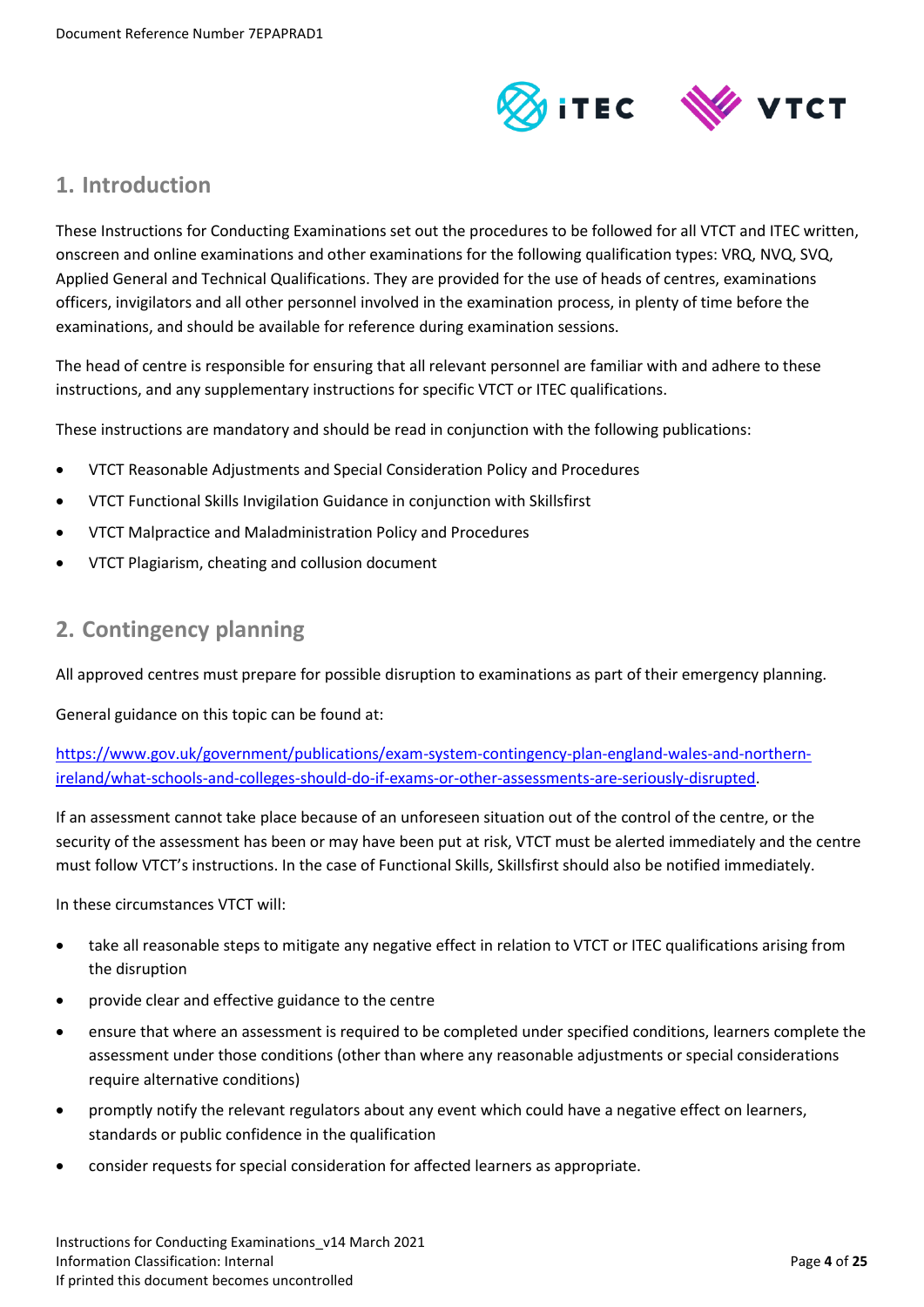

# <span id="page-4-0"></span>**3. Preparing for the examination**

## <span id="page-4-1"></span>**3.1. Preparation of learners**

- Learners should be given the opportunity to undertake mock examinations under examination conditions prior to the actual examination sitting
- Where sample assessment materials are available, they can be downloaded from the qualification page on the VTCT and ITEC websites
- Functional Skills practice examinations are available on the VTCT website
- All learners should receive guidance on how to use the onscreen testing software
- Learners for whom reasonable adjustments have been granted should be kept informed of arrangements and given the opportunity where appropriate to familiarise themselves with and practise with any related equipment or other resource

## <span id="page-4-2"></span>**3.2. Keeping question papers and other examination materials secure**

VTCT paper-based examinations:

Paper-based VTCT examination papers will be available to be printed from the e-testing system from the permitted window in advance of the scheduled start time of the examination.

ITEC paper-based examinations:

Paper-based ITEC examination papers will be despatched to arrive at least one working day before the scheduled examination (five working days for national series examinations) or will be printable from files supplied.

Centres must:

- have arrangements in place to ensure that examination materials are delivered only to those authorised by the head of centre to receive them
- have a system in place to record the printing or receipt and dispatch of paper-based exam materials
- store examination papers in the designated secure storage facility, in either a room designated for this purpose at the centre's registered address, or in a secure cabinet in a dedicated examinations office
- ensure that the materials are stored securely at all times
- ensure only authorised personnel have access to the centre's secure storage facility
- be able to demonstrate that secure systems are in place to prevent unauthorised access to the exam materials
- ensure that the materials are only accessed in accordance with awarding organisation instructions
- maintain the confidentiality of learner responses and details
- in the case of encrypted papers received via email for printing, store all papers as above

In addition for ITEC paper-based examinations: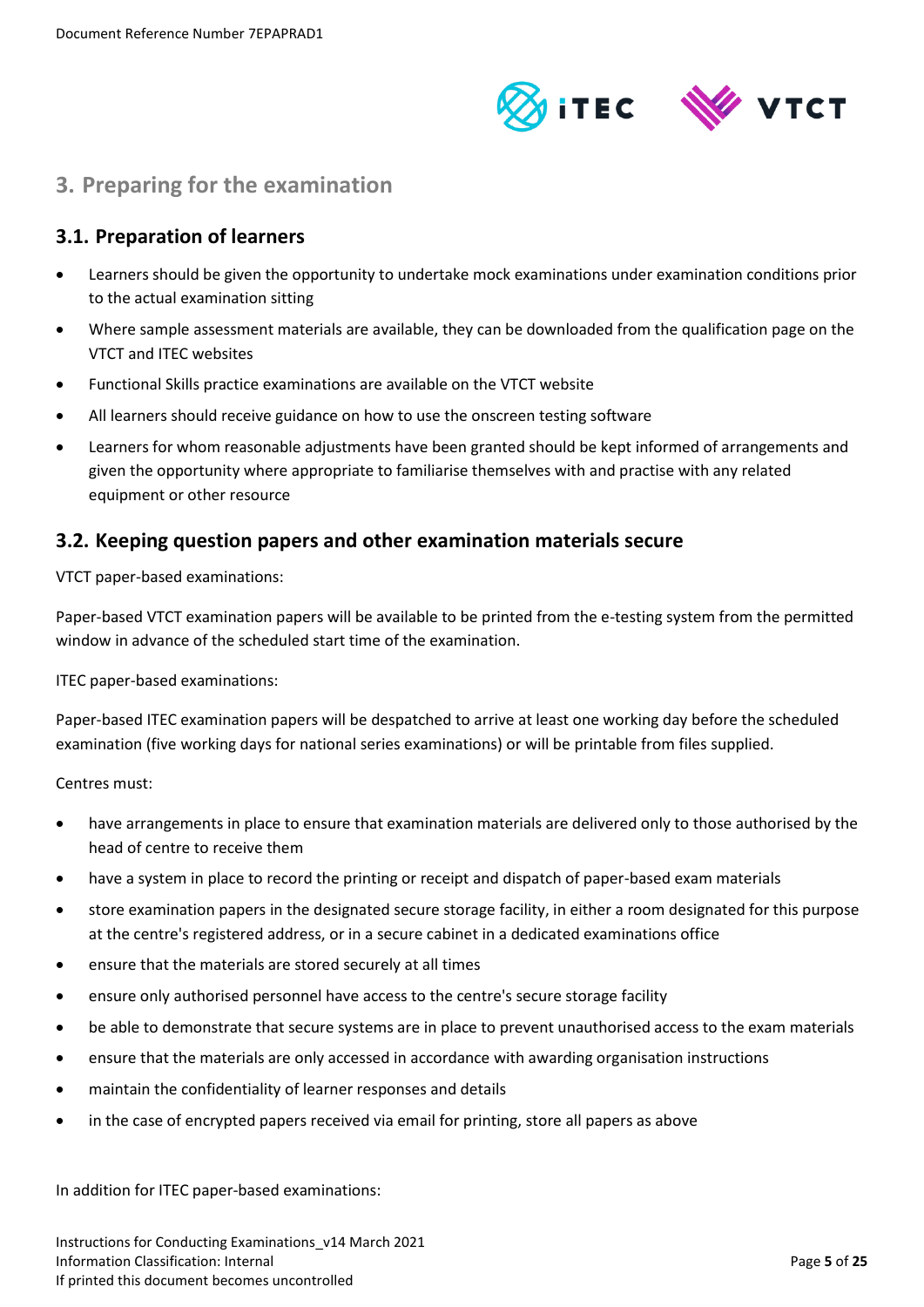

- check the package, the delivery note/label and learner list supplied immediately, in the designated secure storage facility
- if it is not possible to conduct an immediate check, keep the materials in the secure storage area until the check can be carried out by an authorised person
- inform the awarding organisation immediately by telephone (VTCT Customer Support on +44 (0) 23 80 684500 (for Functional Skills +44 (0) 121 270 5100) or ITEC Exams on +44 (0) 23 80 684503) if it appears that the security of the package has been breached in transit, if there is damage to the package or if there are differences in the materials received from those expected

## <span id="page-5-0"></span>**3.3. Timetabling of examinations**

All examinations must be taken at the scheduled time as notified to the learners.

Learners who are allowed to take an examination earlier than the published starting time must be supervised by the centre until immediately after the starting time of the examination. These measures must be arranged and ensured by the centre. Learner answer papers must be kept in secure storage until after commencement of the scheduled assessment.

Learners who are allowed to take an examination later than the published starting time must be supervised by the centre from 30 minutes after the published starting time to the commencement of the later session.

# <span id="page-5-1"></span>**3.4. Preparing for implementation of access arrangements**

VTCT's Reasonable Adjustments and Special Consideration policy and procedures should be read in conjunction with this document.

The examinations officer is responsible for ensuring that all requests for reasonable adjustments have received approval by the centre, and awarding organisation approval in accordance with the policy document, and that the agreed arrangements have been communicated to the learner and invigilator, and are put in place at the appropriate time.

In cases where additional support is required to facilitate access arrangements, the head of centre is responsible for ensuring that invigilators and those facilitating access arrangements, such as readers, scribes and sign language interpreters, understand their role and responsibilities. All involved must be trained appropriately in their role.

# <span id="page-5-2"></span>**3.5. Preparing the examination room**

Centres must ensure suitable accommodation is used for all examinations as follows:

- the examination room must be of an adequate size for the number of learners
- the poster provided in the appendix to this document must be displayed at the entrance to the examination room;
- learners must be seated a minimum of 1.25 metres apart and facing in the same direction
- each learner must have a separate desk and be placed far enough away from other learners to prevent them from seeing each other's work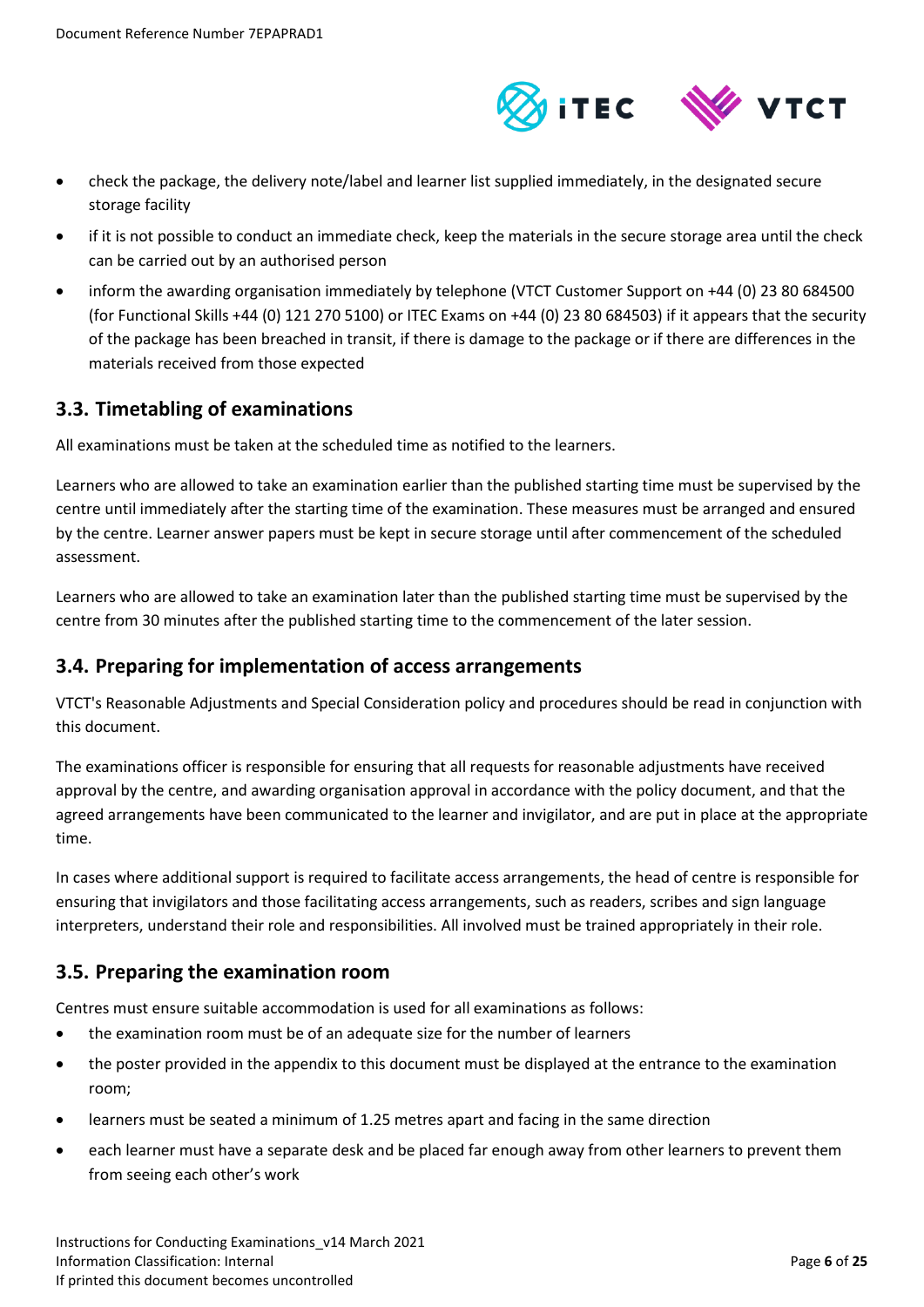

- heating, lighting, ventilation and the level of outside noise must be controlled appropriately to allow the learners to take their examination comfortably
- all relevant examination signage must be clearly displayed
- there must be no display material visible in the room which might assist learners with writing their answers
- there must be a working, accurate clock clearly visible to each learner
- the invigilator must be able to move freely around the room and observe each learner with ease at all times
- a board/flipchart/whiteboard should be visible to all learners, showing the:
	- qualification/examination title and level
	- scheduled start and finish times of the examination;
	- if for any reason a centre wishes to provide examination spaces which differ from the above, e.g. screened booths, the prior approval of VTCT must be gained.

#### <span id="page-6-0"></span>**3.6. Preparing for on-screen assessments**

#### <span id="page-6-1"></span>**3.6.1. General**

Designated responsible personnel in the centre must check that:

- all passwords and login details for onscreen exams are kept securely prior to the start of the examination
- usernames and passwords have been issued allowing access to online tests if relevant
- computers have been correctly logged in (in the case of non-Functional Skills)
- where access to the internet is required, computers have a stable Wi-Fi or wired internet connection. The use of dongles is not permitted
- any laptops used are connected to a mains supply so that they remain fully charged for the duration of the session
- learners have been provided with their login details
- learners check their personal details thoroughly. VTCT should be notified immediately if any are incorrect or technical faults are apparent. For Functional Skills, contact Skillsfirst immediately.

Failure to adhere to any of these measures may result in disruption to learners during the assessment.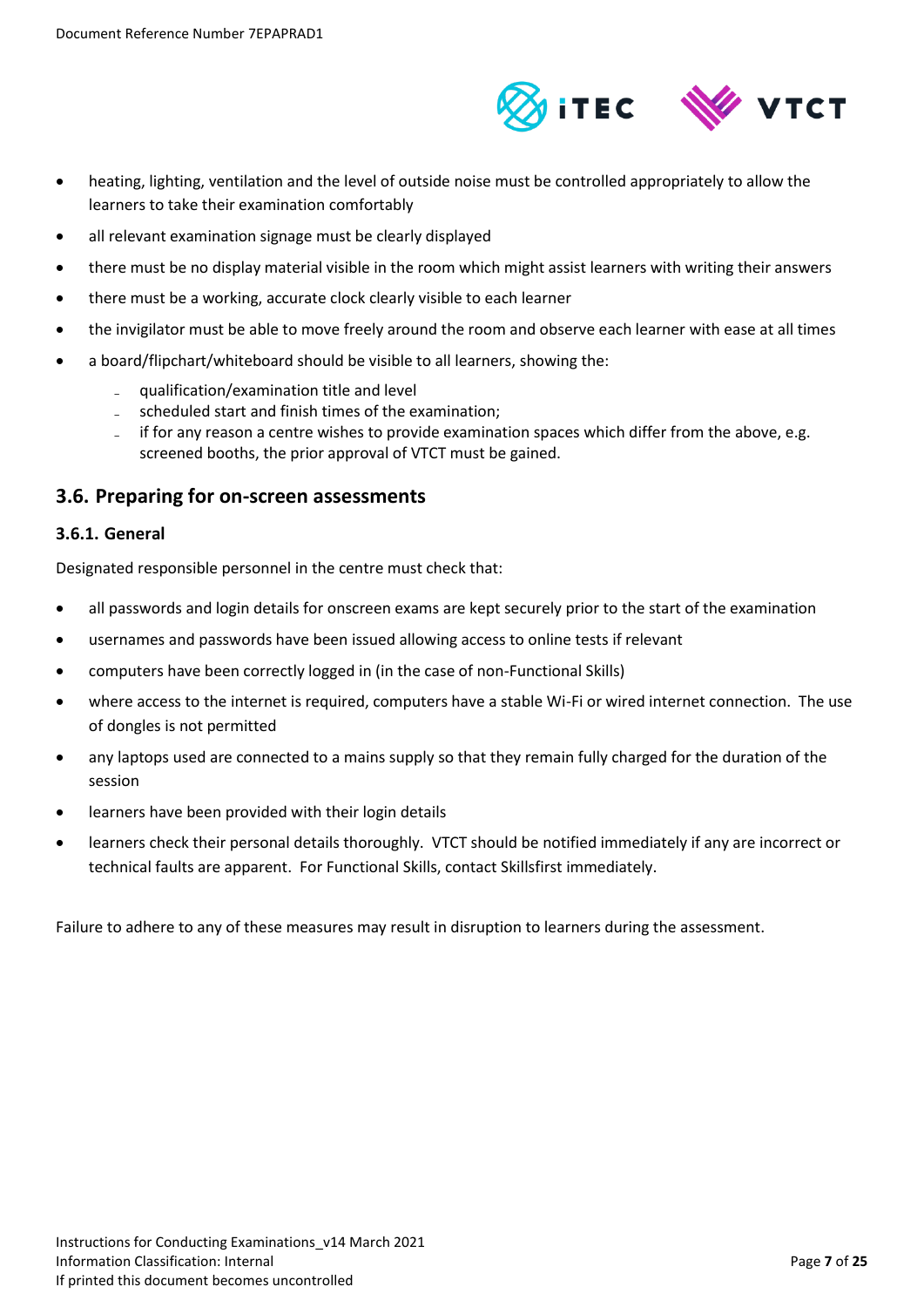

#### <span id="page-7-0"></span>**3.6.2. Software**

Designated responsible personnel in the centre must check that:

- any software required for on-screen examinations, such as SecureClient for Functional Skills, has been installed on all computers to be used for the assessment in plenty of time before the assessment;
- if problems are encountered please contact:

VTCT and ITEC Customer Support

+44 (0) 23 80 684500

customersupport@vtct.org.uk

customerservice@itecworld.co.uk

ITEC Exams

+44 (0) 23 80 684503

exams@itecworld.co.uk

 all computers being used for Functional Skills assessments meet or exceed appropriate specifications to run SecureClient and operate allowable Windows or other operating systems.

#### <span id="page-7-1"></span>**3.6.3. VTCT online examinations:**

VTCT examinations are available as paper-based and online examinations.

The following procedures must be followed to access online theory tests:

- Go to https://www.vtct.org.uk/learners/
- Under the 'Assessment and E-testing Linx2Achieve' heading select the 'Access' button
- Login:
	- the learner's login is typically their VTCT learner number as the User ID
	- the password will be issued by VTCT
	- refer to the attendance and/or learner login sheets for details

#### <span id="page-7-2"></span>**3.6.4. ITEC online examinations:**

A username and password are issued to the centre by the ITEC exams office upon booking the online test.

The following procedures must be followed to access online theory tests:

- Go to the ITEC website www.itecworld.co.uk
- Select Centres
- Select College Admin V2
- Log in using the username and password issued by ITEC

Instructions for Conducting Examinations\_v14 March 2021 Information Classification: Internal Page **8** of **25** If printed this document becomes uncontrolled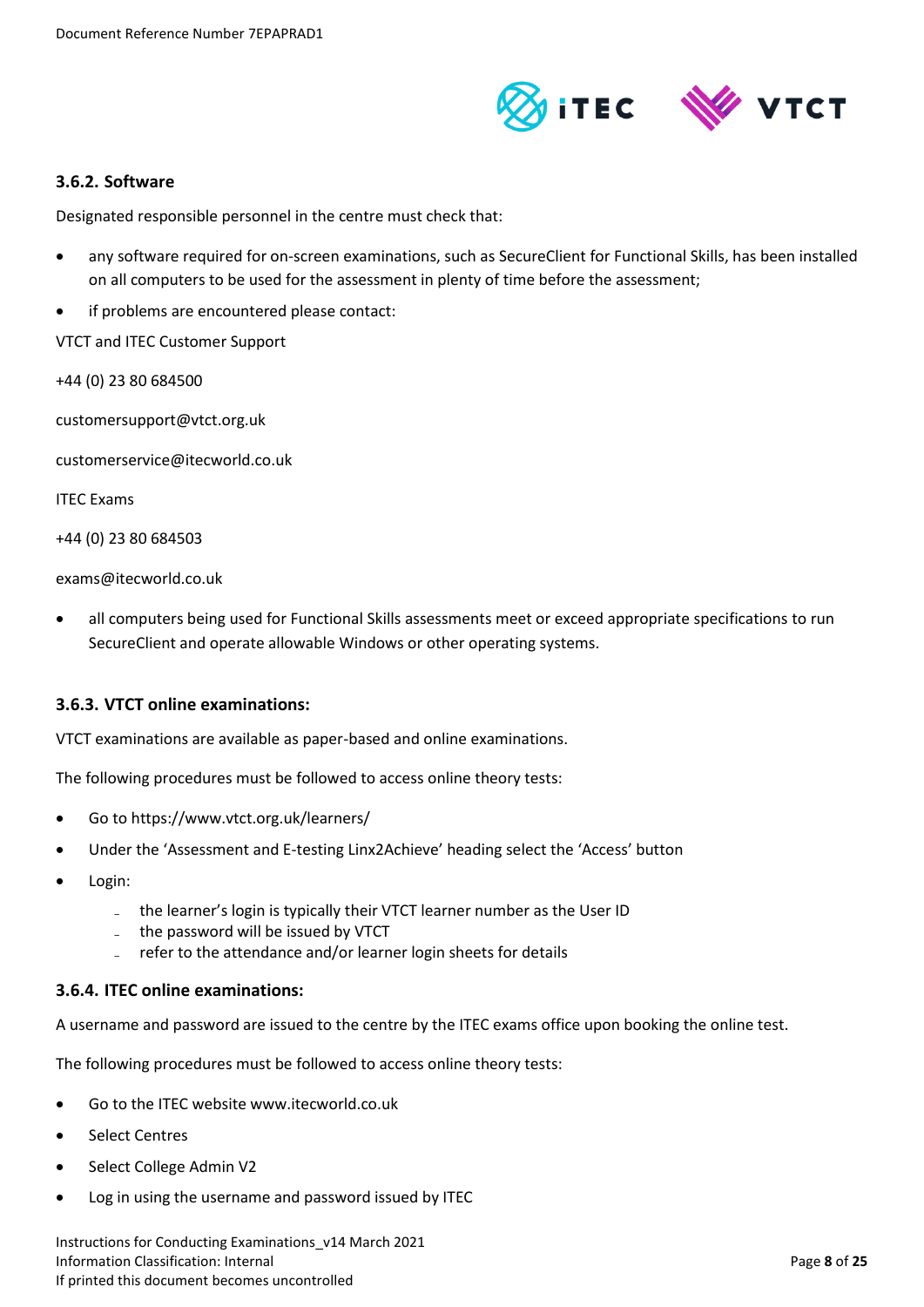

- Select the named centre
- Select Theory Onscreen
- Find the correct booking and select Onscreen Exam
- Find the correct qualification and select Units
- A list of learners and units is now displayed.
- Select the required unit.
- Select Theory Exam

The examination should now be ready for the learner to start.

# <span id="page-8-0"></span>**4. Invigilation arrangements**

## <span id="page-8-1"></span>**4.1. Introduction**

All VTCT and ITEC written and online examinations and other examinations must be supervised by invigilators.

Invigilators play a key role in the quality control of the examination process. They and all personnel responsible for their induction, training and deployment must ensure they are fully conversant with these regulations and any additional specific regulations for certain qualifications.

Invigilators have the right to void the examination immediately if the regulations are contravened. If this occurs, the invigilator must provide a full report immediately.

#### <span id="page-8-2"></span>**4.1.1. Centre responsibilities**

It is the centre's responsibility to:

- appoint invigilators and provide effective and regular invigilator training, which covers briefing on awarding organisation requirements, including malpractice and maladministration, familiarisation with VTCT regulations and any specific requirements for certain qualifications
- provide the appropriate number of invigilators for each examination
- provide a copy of the Instructions for Conducting Examinations to all invigilators, either printed or electronically, and ensure there is a copy in the room at the time of the examinations
- provide invigilators in a timely manner with the details of all reasonable adjustment arrangements agreed for any learner taking the examination
- provide a declaration that all reasonable steps have been taken to ensure the integrity of the examination. This declaration is found in VTCT's invigilation report template
- ensure that where sole invigilators are used that they have not taught, assessed or internally quality assured any learners taking the examination
- provide impartial invigilators who are not current learners at the centre, or a friend, peer, or relative of a learner taking the examination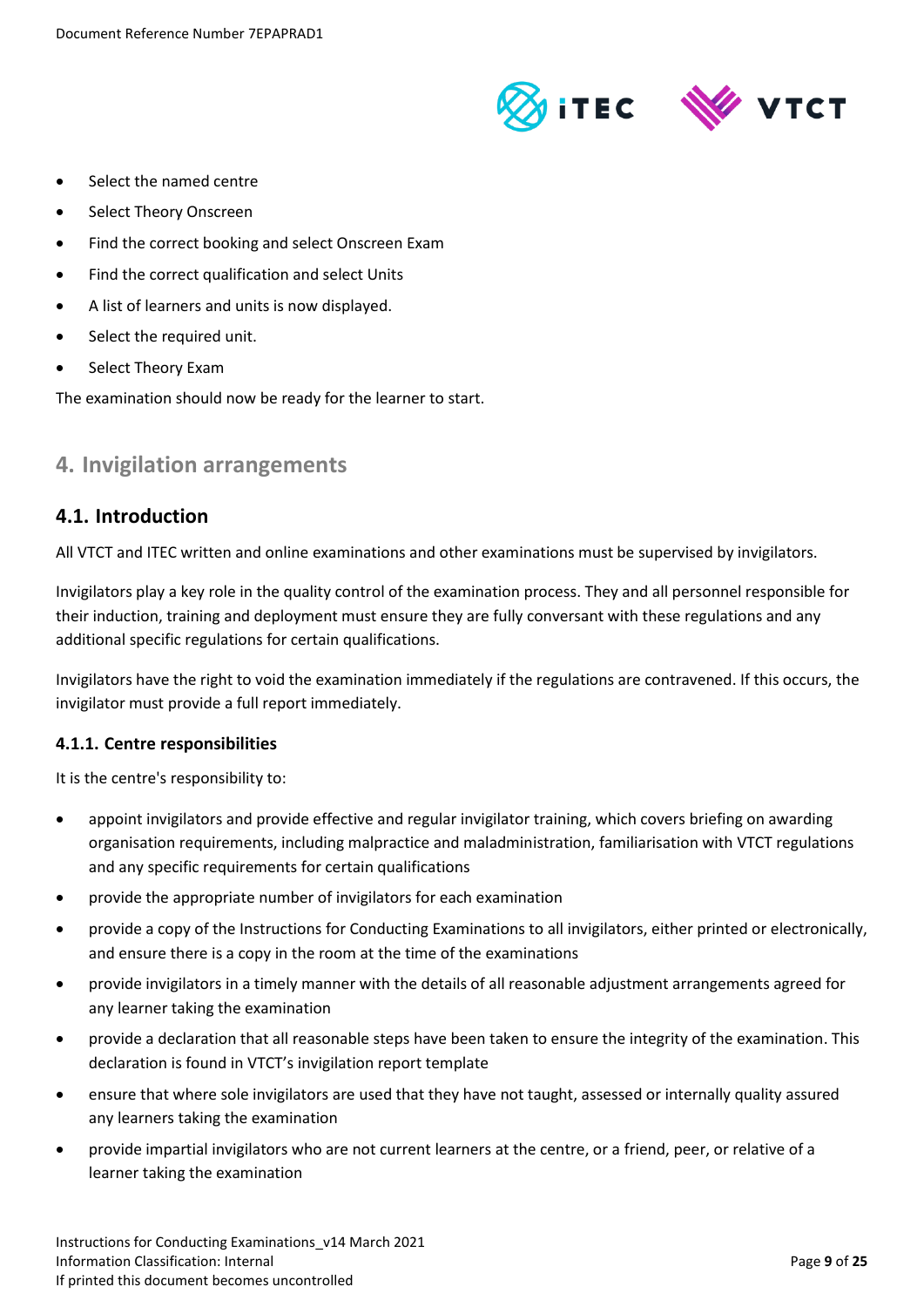

- ensure that where readers, writers, prompters or sign language interpreters have been provided for learners with reasonable adjustments, an invigilator is also provided. The reader/writer/prompter must not act as invigilator
- formulate and retain a seating plan for all VRQ, NVQ, SVQ, Applied General and Technical Qualification examinations. VTCT's seating plan template is published in the Document Library
- provide invigilators with the examination papers in a sealed envelope at the agreed time prior to the assessment, together with an attendance list
- have arrangements in place to ensure that the correct question paper envelopes are opened
- ensure that unseen examination questions have not been communicated by or available to any persons connected with the examination prior to the agreed time for opening the sealed enveloped or releasing online examinations
- ensure that invigilators are aware of the centre's policy and practice relating to late arrival of learners
- complete an invigilation report for all VRQ, NVQ, SVQ, Applied General and Technical Qualification examinations. VTCT's invigilation report template is published in the Document Library
- pay fees and expenses incurred by invigilators

#### <span id="page-9-0"></span>**4.1.2. Invigilator responsibilities**

The invigilator will know and understand the requirements of the Instructions for Conducting Examinations. They will have completed invigilator training, provided by the centre, in order to understand and fulfil their duties in this role.

The invigilator must know and be familiar with all of the requirements relating to the three key stages of an examination: before the examination commences, during the examination and after the examination.

#### <span id="page-9-1"></span>**4.1.2.1. Role and number of invigilators**

The role of the invigilator is to:

- ensure the security and integrity of all examinations before, during and after the examination
- prevent learner plagiarism/collusion/cheating
- minimise the impact on the learner of potential hardware failures
- ensure previously agreed reasonable adjustments are put in place

At least one invigilator for every 30 learners must be present at all times

Sole invigilators must be able to access help easily without disturbing the learners. A sole invigilator is allowed to keep a mobile phone in silent mode in the room for use to summon assistance only. Learners must never be left unattended.

#### <span id="page-9-2"></span>**4.1.3. Assessment material errors**

VTCT has a rigorous system in place to ensure that errors in assessment materials are rare. However, we recognise that errors can happen from time to time.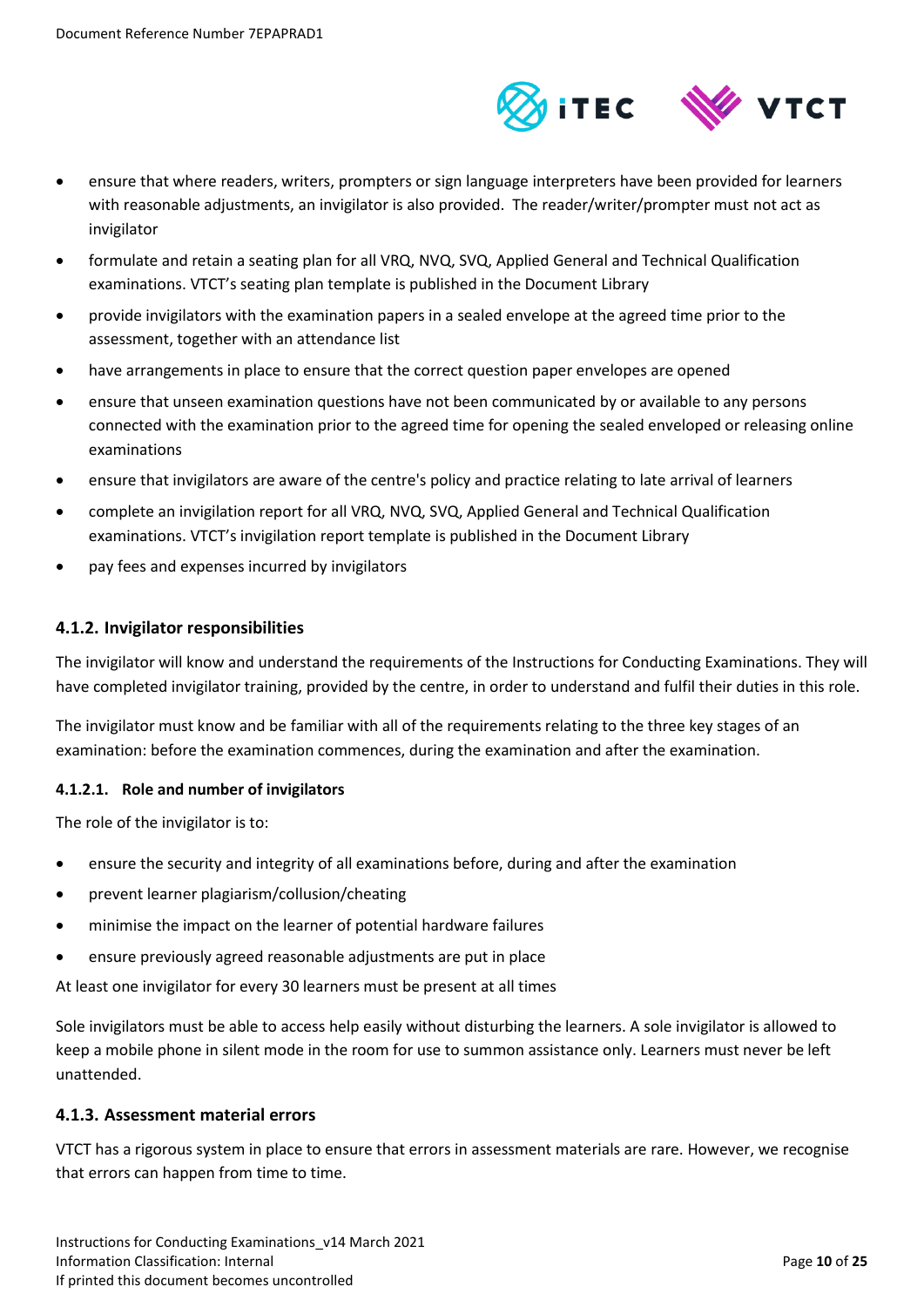

The invigilator is required to notify the Exam's officer immediately where learners suspect that there is an error in an assessment material. The Exam's Officer will notify VTCT immediately.

Centres may notify VTCT's Customer Support Department by telephone or email, or may submit an Exam Officer Notification Form.

- +44 (0) 23 80 684500
- [customersupport@vtct.org.uk](mailto:customersupport@vtct.org.uk)
- [customerservice@itecworld.co.uk](mailto:customerservice@itecworld.co.uk)

The Exam Officer Notification Form is available in the Document Library in the secure area of the website or directly from Customer Support.

VTCT will confirm the action instructions to the Exams Officer reporting the incident.

## <span id="page-10-0"></span>**4.2. Conducting examinations**

#### <span id="page-10-1"></span>**4.2.1. Before the examination commences**

Before learners are allowed to start the examination, the invigilator must always:

- ensure that unauthorised items are left outside the examination room. These include mobile phones/smart watches/tablets/wrist watches with a data storage device/iPods/MP3/4 players. If this is not practical, learners must be required to leave these items in an area of the room removed from reach, which must be monitored by the invigilator at all times
- ensure the examination room has been set up in accordance with the regulations and with the seating plan provided
- confirm the identity of the learners in line with centre requirements for this purpose, usually photographic ID, and record verification on the attendance list. A learner without photographic ID may take the assessment if they are known to the invigilator. This should be noted on the attendance list
- note any permitted additional learners and any absences on the attendance list
- where it is impossible to identify a learner due to the wearing of religious clothing such as a veil, ensure that the learner is approached by a member of staff of the same gender and taken to a private room where they should be politely asked to remove the religious clothing for identification purposes. Once identification has been established, the learner should replace the clothing and proceed as normal to sit the assessment
- ensure all learners are seated according to the seating plan and have been issued with the correct question paper. Any changes made to seating arrangements during the examination must be recorded on the seating plan. This must be made available to VTCT upon request
- identify learners with special requirements and ensure provision to support these learners is in place and as agreed
- if a reader or scribe is required for the examination, ensure there is an invigilator also present and that no other learners are disadvantaged by this arrangement. Readers and / or scribes are not allowed access to the examination paper prior to the start of the examination
- inform learners that they must follow the assessment regulations

Instructions for Conducting Examinations\_v14 March 2021 Information Classification: Internal Page **11** of **25** If printed this document becomes uncontrolled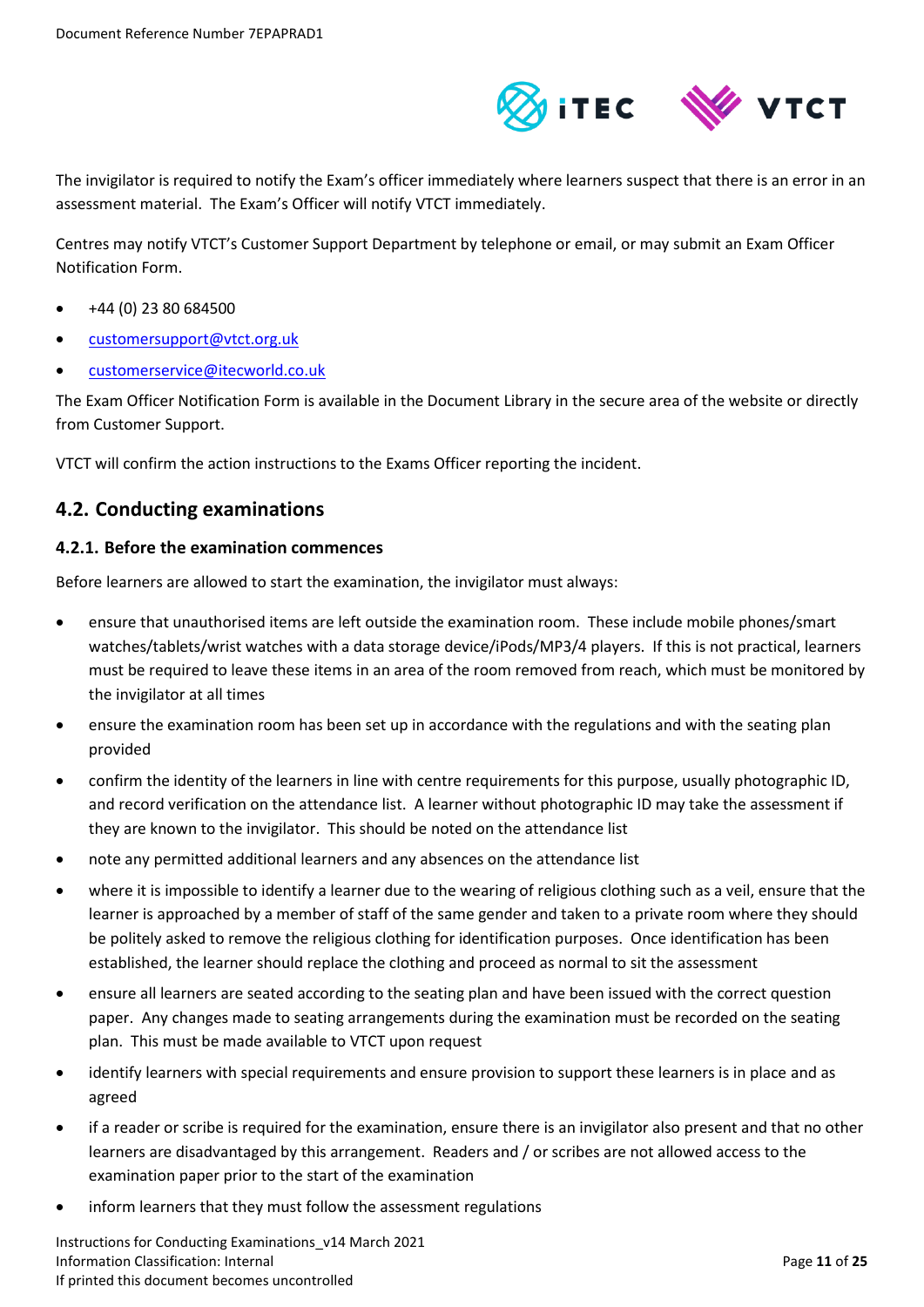

- ask learners to confirm they are sitting the assessment for the correct qualification and level
- check that learners have the necessary equipment and materials for their assessment, e.g. calculators and source documents (where applicable)
- check that no information is included inside calculator cases (where applicable) and that calculators are not programmable
- ensure any pencil cases brought into the room are see-through
- tell the learners about any erratum notices
- confirm emergency procedures to all learners
- read out the following (appropriate) information for learners before commencing the assessment:
- do not turn over your question paper/booklet before you are instructed to do so
- mobile phones or any other unauthorised devices must be handed in if you have not already done so. Failure to do so could lead to disqualification
- you must not have in your possession any notes, books, dictionaries or other information unless it is allowed by the regulations. If you are in possession of any items that may not be allowed, please raise your hand now
- you must not communicate with other learners or staff in any way. If you need attention, please raise your hand and wait for me/an invigilator to attend to you. Please do not make any noise or distract other learners
- ensure that your answers are clear and legible
- write your first name, surname, centre number, learner number and paper details on your answer booklet(s) and on any additional answer sheet(s) used;
- sign and write your name exactly as it appears on the attendance register and fill in any other details as necessary
- read each question carefully and attempt to answer questions as specified in the question paper
- guidance on the questions or assistance in completing the assessment cannot be given
- do all work, including rough work, in the question booklet and cross through rough work neatly (unless the rough work is mathematics workings out, which should be left)
- write your answers in the designated sections of the answer booklet
- if you finish your work and wish to leave, raise your hand and wait for permission. If it is given, please leave as quietly as possible, to avoid disturbing other learners
- do not take any paperwork relating to the examination out of the room
- note that by starting the examination, you agree that you understand and accept these rules
- announce clearly to learners when they may begin and inform them of the duration of the assessment
- only answer questions from learners about any instructions on the front of the question booklet.

#### <span id="page-11-0"></span>**4.2.2. During the examination**

During the examination the invigilator must:

- supervise the learners throughout the examination and give complete attention to this duty at all times
- move around the examination room quietly and at frequent intervals

Instructions for Conducting Examinations\_v14 March 2021 Information Classification: Internal Page **12** of **25** If printed this document becomes uncontrolled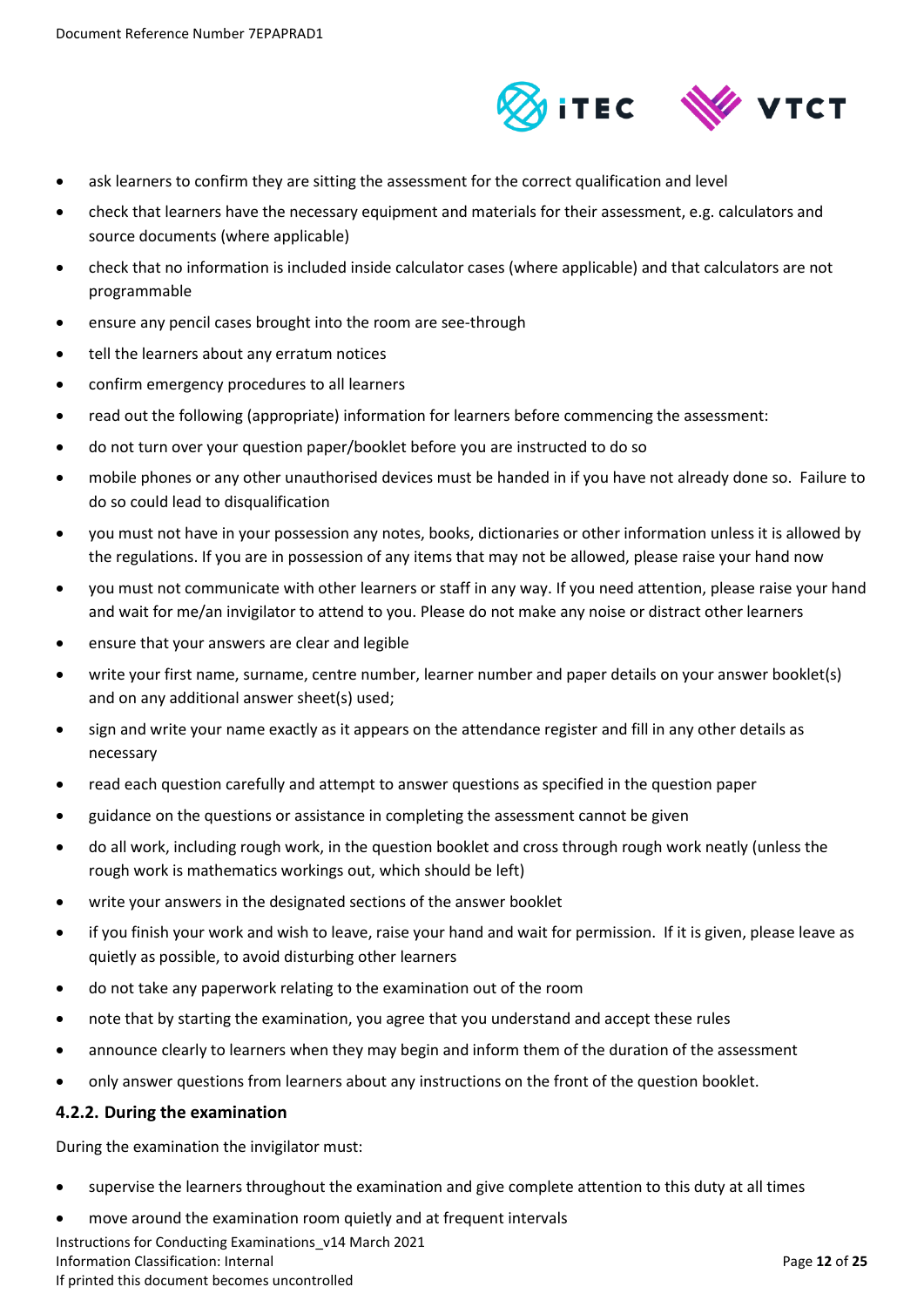

- be able to observe all learners (sole invigilator or between two or more invigilators)
- permit late arriving learners to enter the room only in line with the centre's policy on late arriving learners and when permitted, ensure that the following takes place:
	- the late learner must have been advised of the information for learners given above before entering the room by another member of staff or additional invigilator. Learners within the room must not be left unsupervised
	- the full details of this are noted on the invigilator's report in the relevant box
- be vigilant and aware of emerging situations, looking out for cheating and malpractice or learners who may be feeling unwell. Any irregularities must be recorded on the invigilation report. VTCT must be notified immediately after the assessment
- if a learner needs to leave the examination room temporarily because they feel unwell or need to go to the toilet, ensure they are accompanied by a member of staff who must make sure the learner does not:
	- speak to anyone else
	- consult any notes
	- have access to a mobile phone or any other electronic devices, eg iPods, smart watches etc. or make any calls
	- do anything to breach the security of the examination
- accurately complete the attendance register and invigilation report during the examination, specifying any learners who were absent from the assessment, and detailing fully any disruptions which occurred
- provide learners with additional paper if required
- adhere to the correct timings of the examination
- ensure any disturbances/emergencies are dealt with appropriately, recorded on the invigilator's report and notified to VTCT immediately
- ensure in the case of an emergency such as fire alarm, bomb warning, etc. that:
	- the examination room is evacuated in accordance with the instructions of the appropriate authority
	- learners leave their question papers and learner answer sheets on their desk or their computer desk
	- learners are kept apart and unable to converse with each other
	- learners are unable to consult books, notes, mobile phones, the internet, etc.
	- if satisfied the above has been adhered to, the assessment is resumed, and the remainder of allocated time is applied;
	- ̵ if there has been a breach of the examination security, the examination is voided immediately and VTCT is provided with full details
- make sure advice is provided to learners if they suspect there is an error in a question. The invigilator will follow the procedure to notify VTCT immediately
- complete the attendance record ensuring all learners' attendance is ticked as appropriate and that any additional details or incidents are added and signed by the invigilator, including any reasonable adjustment that was allowed
- inform the learners of the time remaining 15 minutes and 5 minutes from the end of the assessment
- ensure that all learners stop writing or typing immediately they are requested to do so. Learners who fail to stop should be warned that they face disqualification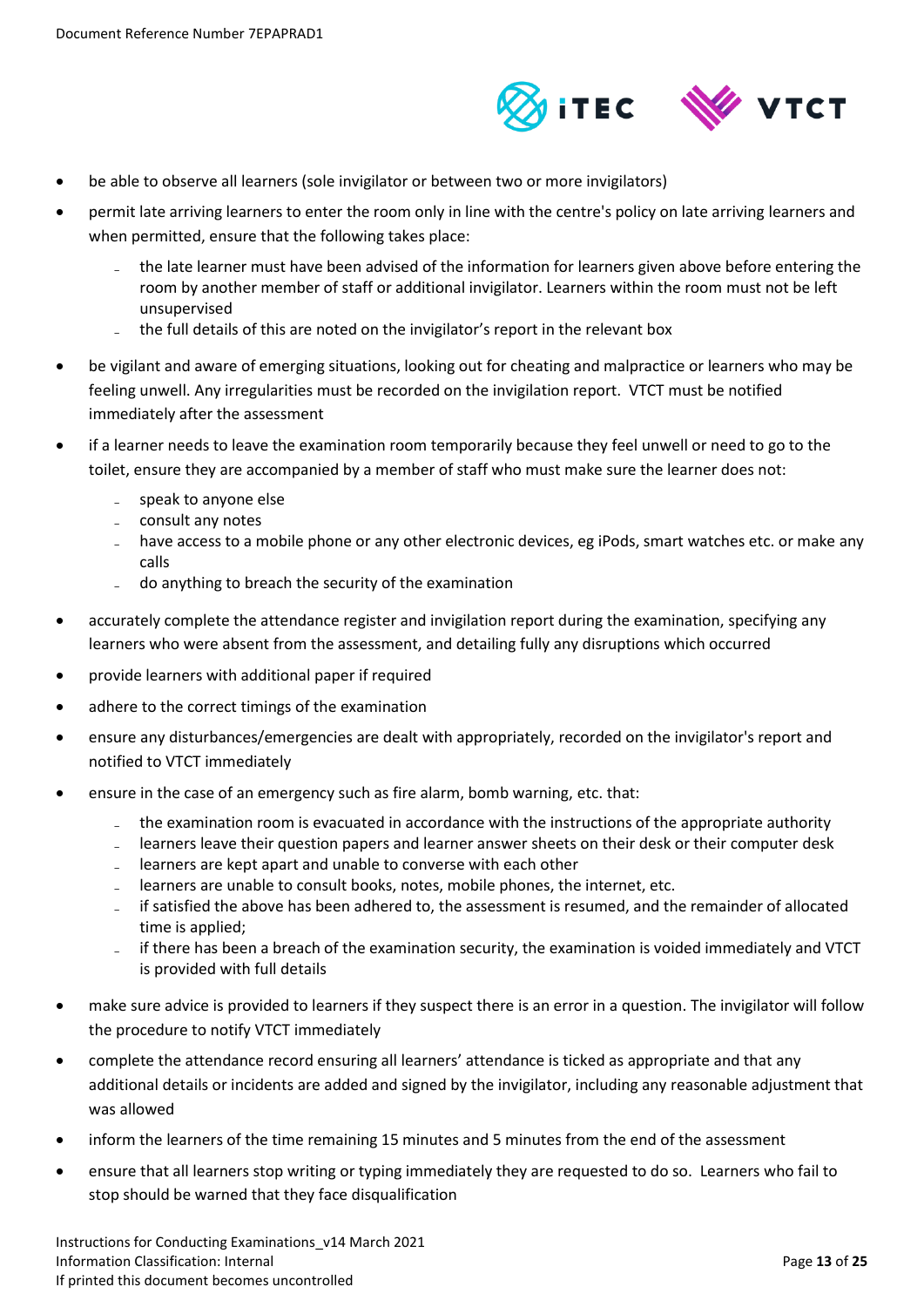

- instruct learners to check that the required details have been included correctly on booklets and additional paper, and that the additional paper has been attached to the booklet
- put all the paperwork in the appropriate envelopes and seal them before they leave the examination room

The invigilator must not do any of the following. To do so constitutes malpractice:

- carry out any unrelated activity during the examination
- leave the room without another invigilator being present
- carry out any other role, such as acting as reader or scribe, during the examination unless permission has been granted by VTCT
- direct learners to particular questions or particular sections of the question paper
- read out any part of the question paper to a learner, other than the instructions given before the start of the examination
- allow the use of correction fluid or erasable pens by learners
- offer any advice or comment on the work of a learner
- give information to learners where the invigilator or learners believe that there is an error or omission on the question paper, unless an erratum notice has been provided or permission has been given by VTCT. The invigilator must refer the matter immediately to the exams officer
- comment on the content of the question paper
- rephrase a question for a learner
- explain any subject-specific or technical terms to a learner
- give any indication of the time elapsed or remaining except as specified in the regulations

#### <span id="page-13-0"></span>**4.2.3. At the end of the examination**

At the end of the examination the invigilator must:

- clearly and promptly tell the learners to stop working, reminding them that examination conditions still apply
- ensure all learners have entered their details correctly on their question booklets and included their name on all documents being submitting for marking
- ensure all examination papers (used and unused), learner scripts and documents are collated prior to the learners leaving the room
- ensure any learners granted extra time continue their examination
- collect all examination materials, including rough paper from all learners at the end of the examination before the learners leave the examination room
- when satisfied all materials are collected, allow the learners to leave the room
- place all examination materials into envelopes, and seal envelopes before leaving the examination room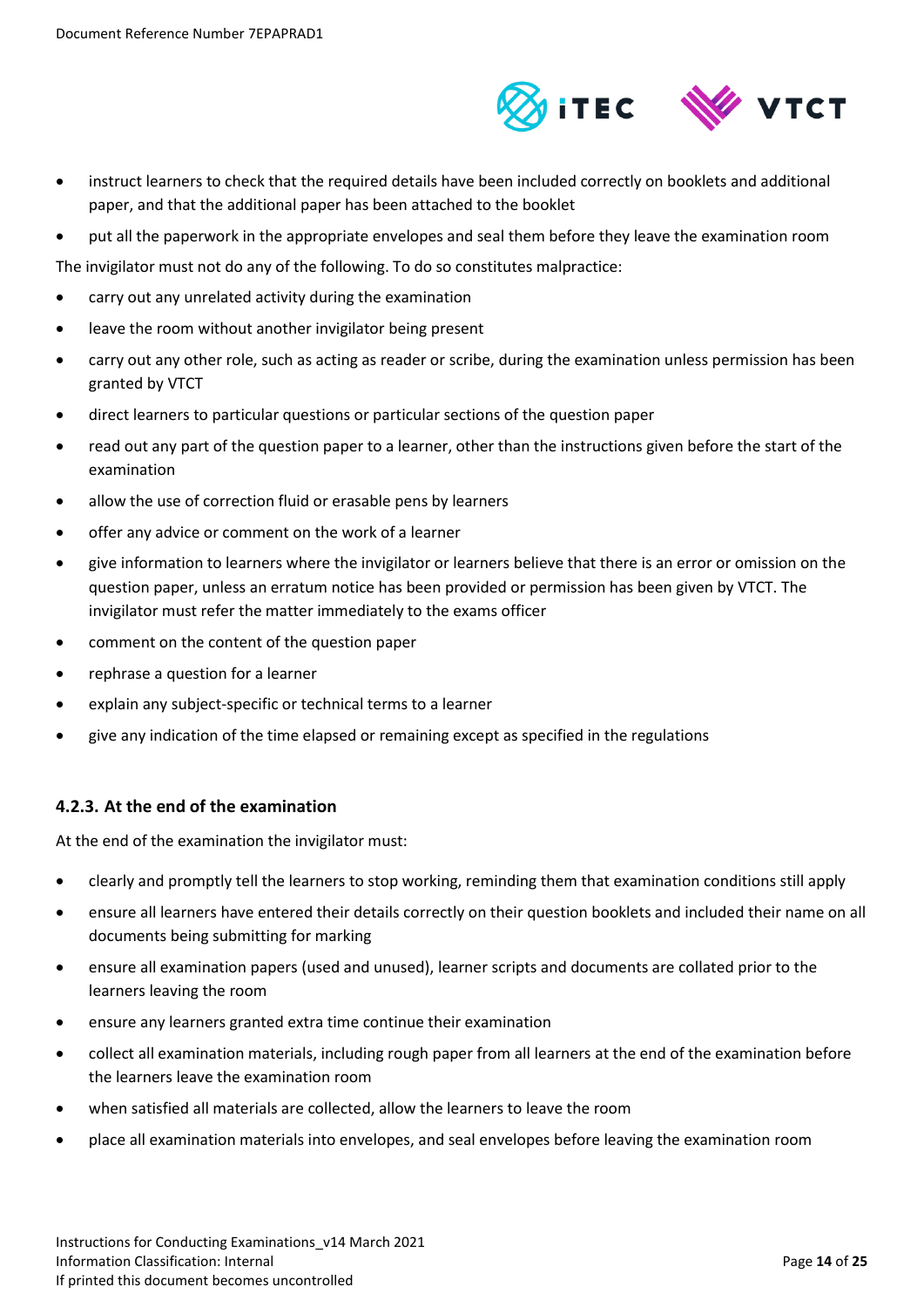

## <span id="page-14-0"></span>**4.3. Paper examinations**

#### <span id="page-14-1"></span>**4.3.1. Accuracy and clarity in multiple choice questions**

The invigilator must advise learners taking paper-based examinations:

VTCT examinations:

- complete the question paper in black pen
- to tick or draw a circle over the correct answer for multiple choice questions on the question paper
- to draw a mark over the correct answer, eg ●, on the theory examination answer sheet provided
- that if the selection of answer is unclear, or where more than selection has been made in single answer questions, no marks will be awarded
- that to amend an answer, the incorrect answer should be clearly crossed out, eg **X**, and initialled by the learner

ITEC examinations:

- complete the answer sheet in black pen
- to draw a mark over the correct answer, eg  $\bullet$ , on the theory examination answer sheet provided
- that if the selection of answer is unclear, or where more than selection has been made in single answer questions, no marks will be awarded
- that to amend an answer, the incorrect answer should be clearly crossed out, eg **X**, and initialled by the learner

## <span id="page-14-2"></span>**4.4. Online examinations**

The following additional guidance must be adhered to when conducting all online examinations:

#### <span id="page-14-3"></span>**4.4.1. During the examination**

During the examination the invigilator must ensure that:

- in the event of a problem with the examination or the software, the following guidelines are adhered to:
	- pause the examination
	- immediately contact:
		- VTCT Customer Support on +44 (0) 23 80 684500 (for Functional Skills +44 (0) 121 270 5100) or
		- $\blacksquare$  ITEC Exams on +44 (0) 23 80 684503
- to seek advice and support;
	- ̵ check that the examination resumes correctly and that the learner has not lost their work
- in the event of a hardware failure, the centre's IT department is contacted, and that the learner is allowed to resume the examination on a different workstation if necessary

#### <span id="page-14-4"></span>**4.4.2. After the examination**

After the examination the invigilator must:

Instructions for Conducting Examinations\_v14 March 2021 Information Classification: Internal Page **15** of **25** If printed this document becomes uncontrolled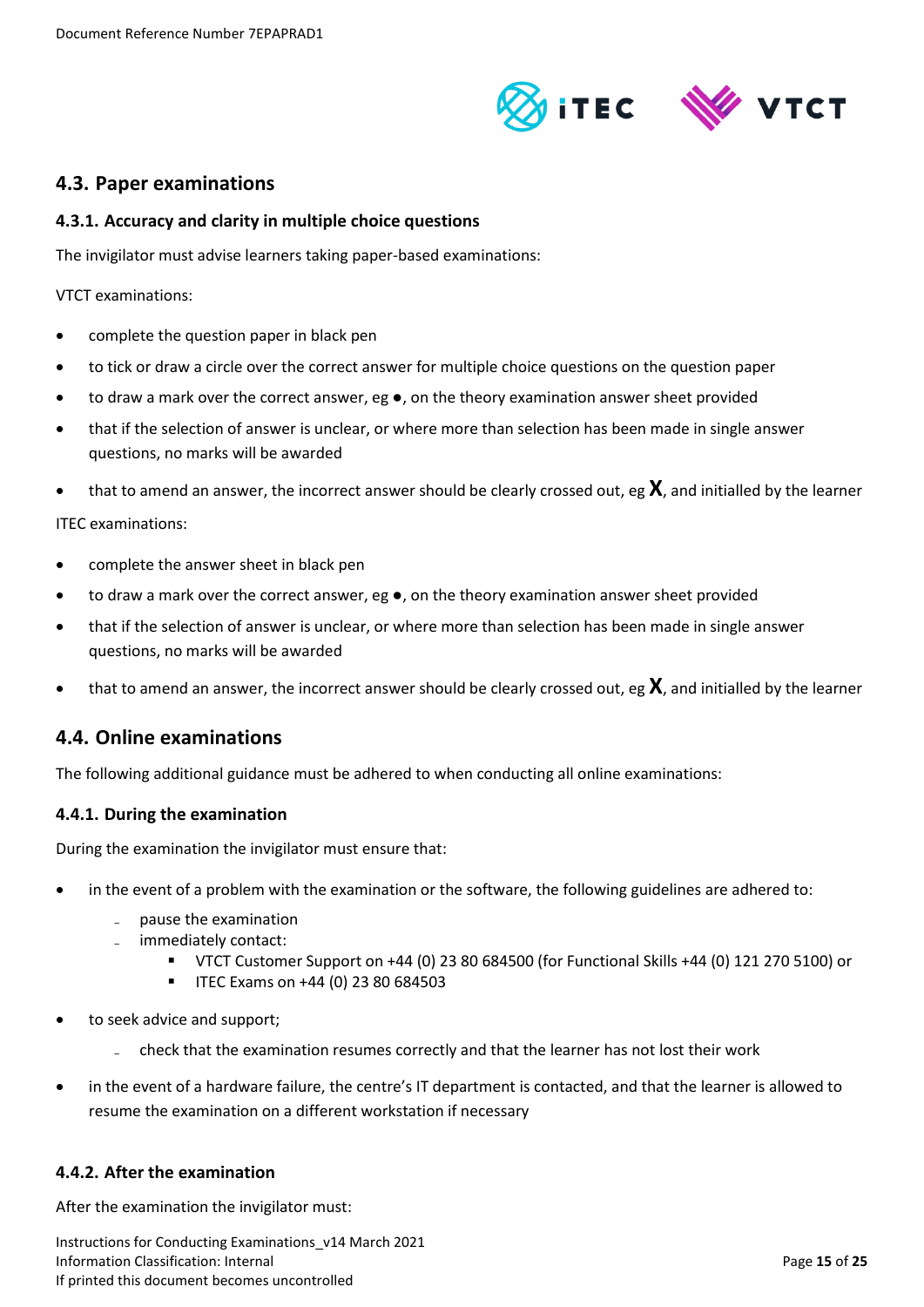

- remind learners that they must select the on-screen 'finish' button; if there are any issues in submitting the online exam please contact:
	- ̵ VTCT Customer Support on +44 (0) 23 80 684500 (for Functional Skills +44 (0) 121 270 5100) or
	- $\mu$  ITEC Exams on +44 (0) 23 80 684503
- ensure any rough paper notes made by learners are collected before the learner(s) leave the room
- ensure all common user areas accessible to learners are clear of all work immediately after

## <span id="page-15-0"></span>**4.5. Invigilating learners with reasonable adjustments**

#### <span id="page-15-1"></span>**4.5.1. Use of readers, writers, prompters and sign-language interpreters**

- The invigilator is responsible for ensuring that readers, writers, prompters and sign language interpreters and the learners they are enabling do not distract, or cannot be overheard by other learners
- It is normal practice for these personnel and the learners they are assisting to be located in rooms separate from other learners
- It is the centre's responsibility to provide additional invigilators as required; and the invigilator's responsibility to ensure that additional invigilators are present in the separate rooms.

#### <span id="page-15-2"></span>**4.5.2. Bilingual dictionaries (approval required)**

- A bilingual dictionary must only be used by a learner whose first language is not English, Irish or Welsh and must reflect the learner's normal way of working
- Bilingual dictionaries must be checked by the invigilator to ensure there are no notes, data or other unauthorised information available to the learner within it, and should be retained in the centre under secure conditions

# <span id="page-15-3"></span>**4.6. Functional Skills ICT Invigilation Guidance**

Invigilators should adhere to the additional guidance provided for both paper-based and on-screen tests set out in the publication VTCT Functional Skills ICT Guidance.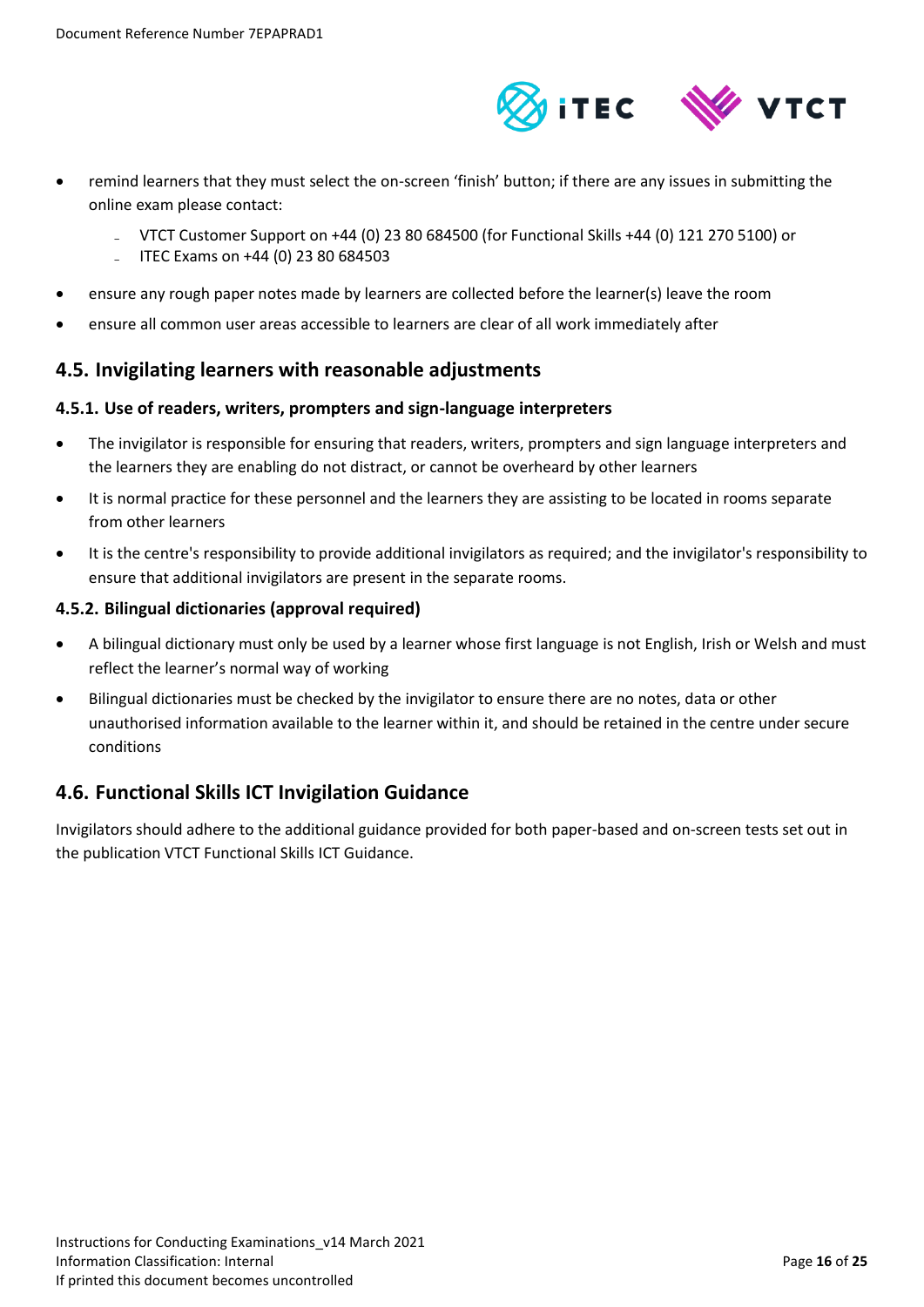



# <span id="page-16-0"></span>**4.7. Invigilator role – flowcharts and checklists**

<span id="page-16-1"></span>**4.7.1. Before the examination commences - paper-based and electronic**

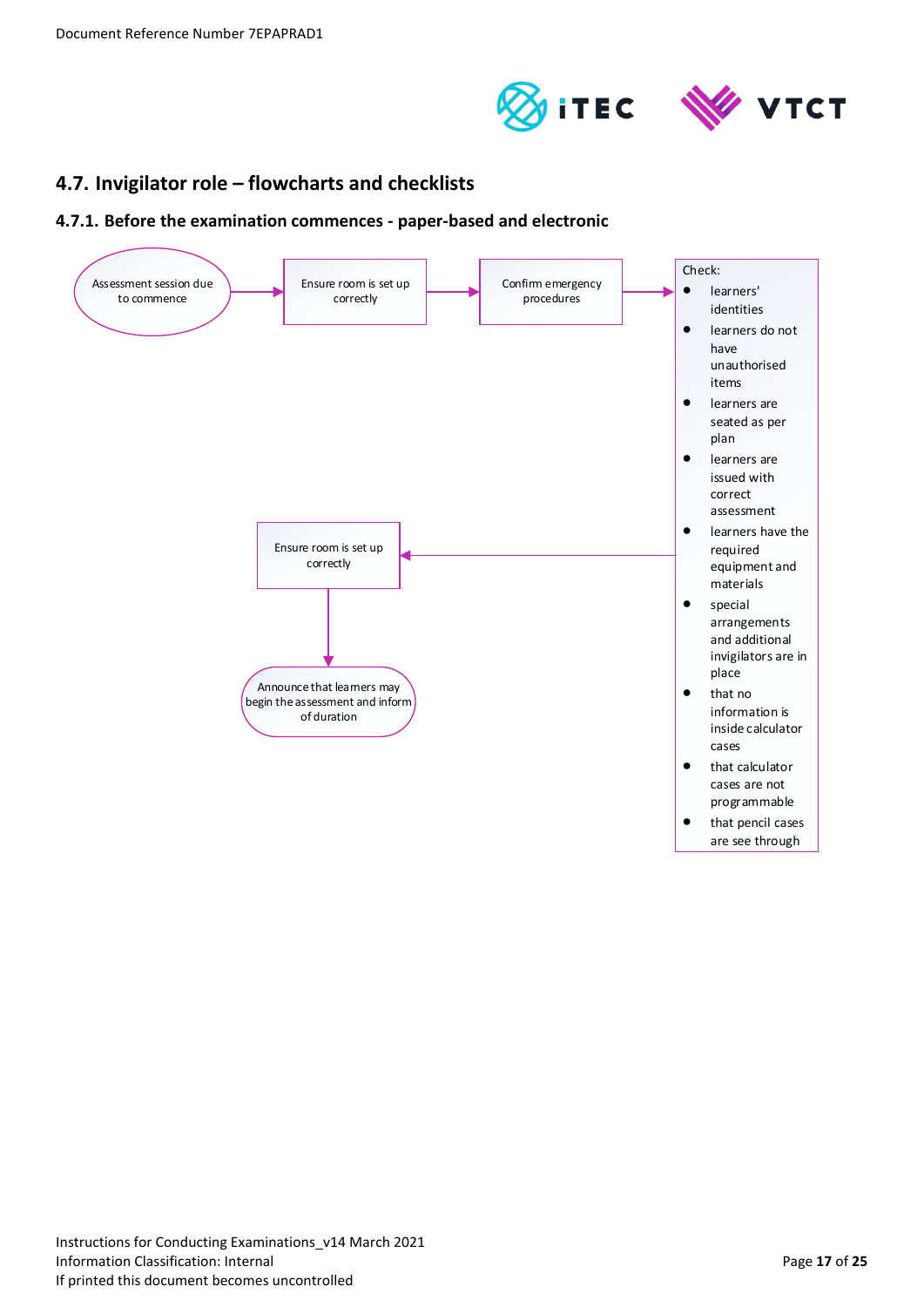



## <span id="page-17-0"></span>**4.7.2. During the examination - paper-based**

Invigilator responsibilities checklist

| Move around assessment room                                                    |        |  |
|--------------------------------------------------------------------------------|--------|--|
| <b>Observe ALL learners</b>                                                    |        |  |
| Follow centre policy for late arriving learners                                | П      |  |
| Advise learners who suspect error in question and contact VTCT immediately     | □      |  |
| Remain vigilant and record irregularities                                      | П      |  |
| Ensure disturbances and emergencies dealt with promptly and appropriately      |        |  |
| Provide learners with additional paper if required                             | $\Box$ |  |
| Ensure learners who leave the room are accompanied                             | $\Box$ |  |
| Complete attendance register and invigilation report                           |        |  |
| Inform learners of time remaining 15 minutes and 5 minutes from assessment end |        |  |
| Notify VTCT of irregularities immediately after the assessment concludes       |        |  |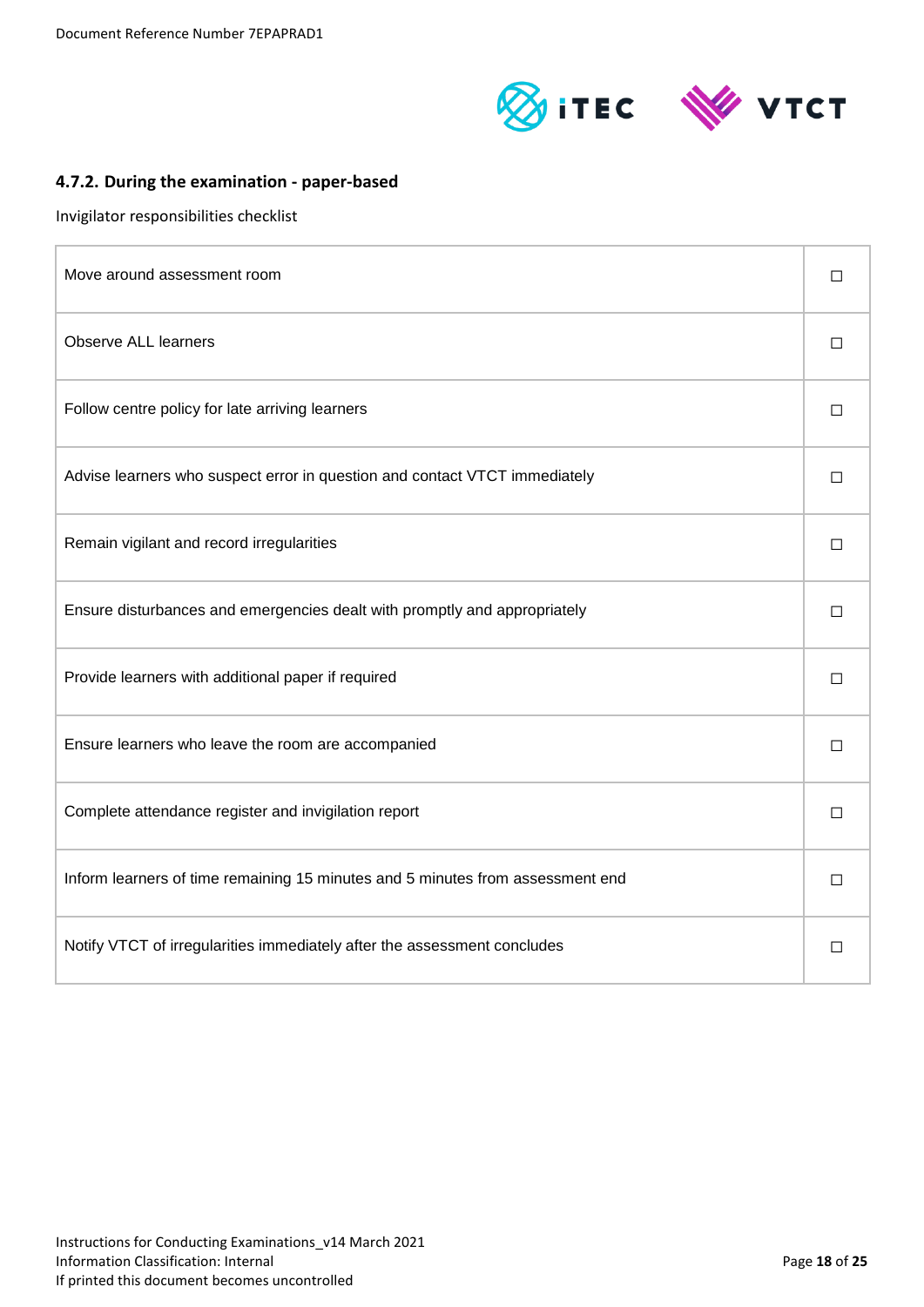



# <span id="page-18-0"></span>**4.7.3. During the examination - electronic**

Invigilator responsibilities checklist

| Move around assessment room                                                    |  |  |
|--------------------------------------------------------------------------------|--|--|
| <b>Observe ALL learners</b>                                                    |  |  |
| Follow centre policy for late arriving learners                                |  |  |
| Advise learners who suspect error in question and contact VTCT immediately     |  |  |
| If a technical problem occurs:                                                 |  |  |
| pause the assessment                                                           |  |  |
| contact support team<br>٠                                                      |  |  |
| resume assessment                                                              |  |  |
| check learner has not lost work                                                |  |  |
| move learner to another machine if necessary                                   |  |  |
| Remain vigilant and record irregularities                                      |  |  |
| Ensure disturbances and emergencies dealt with promptly and appropriately      |  |  |
| Ensure learners who leave the room are accompanied                             |  |  |
| Complete attendance register and invigilation report                           |  |  |
| Inform learners of time remaining 15 minutes and 5 minutes from assessment end |  |  |
| Notify VTCT of irregularities immediately after the assessment concludes       |  |  |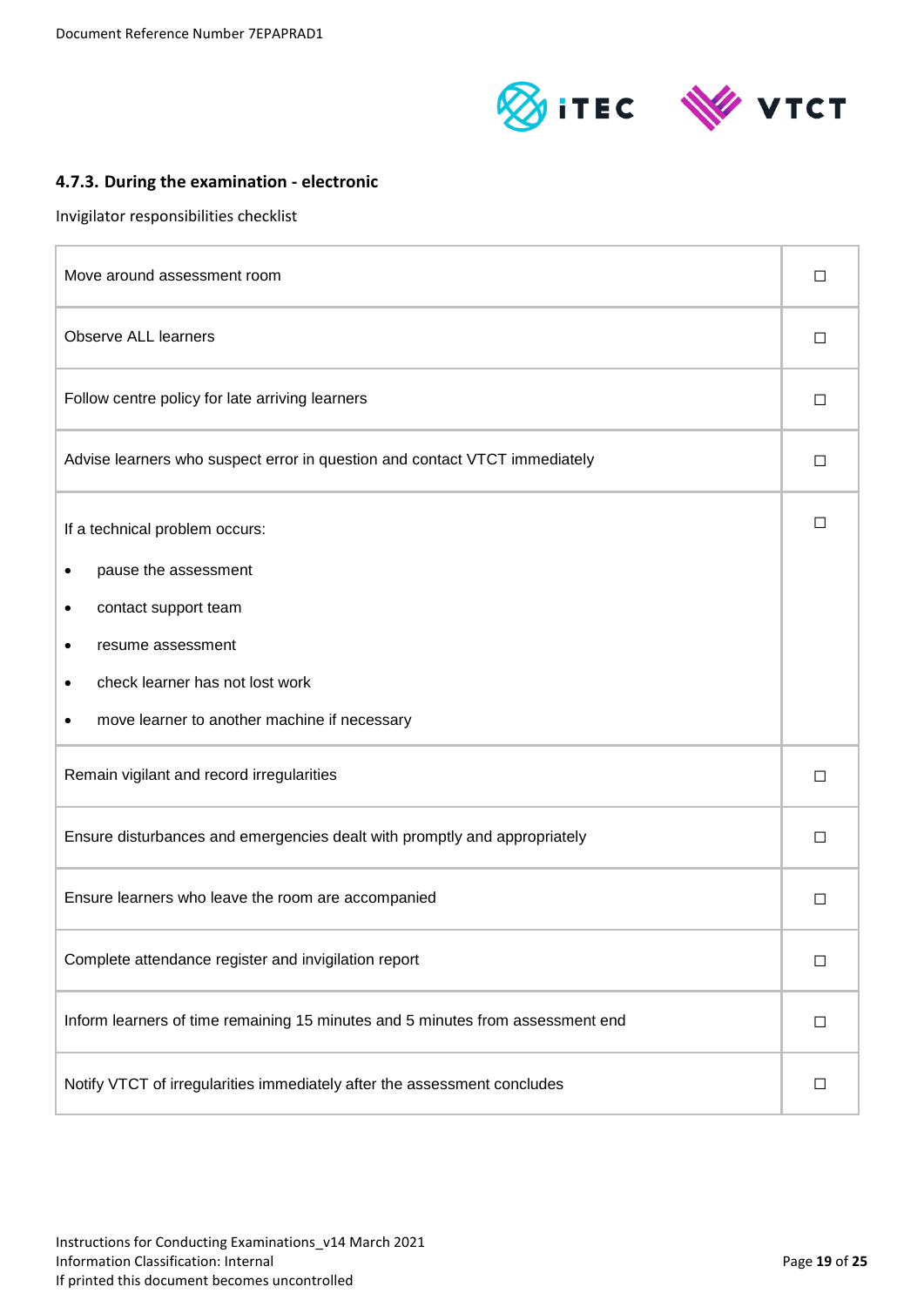



## <span id="page-19-0"></span>**4.7.4. After the examination ends - paper-based and electronic**

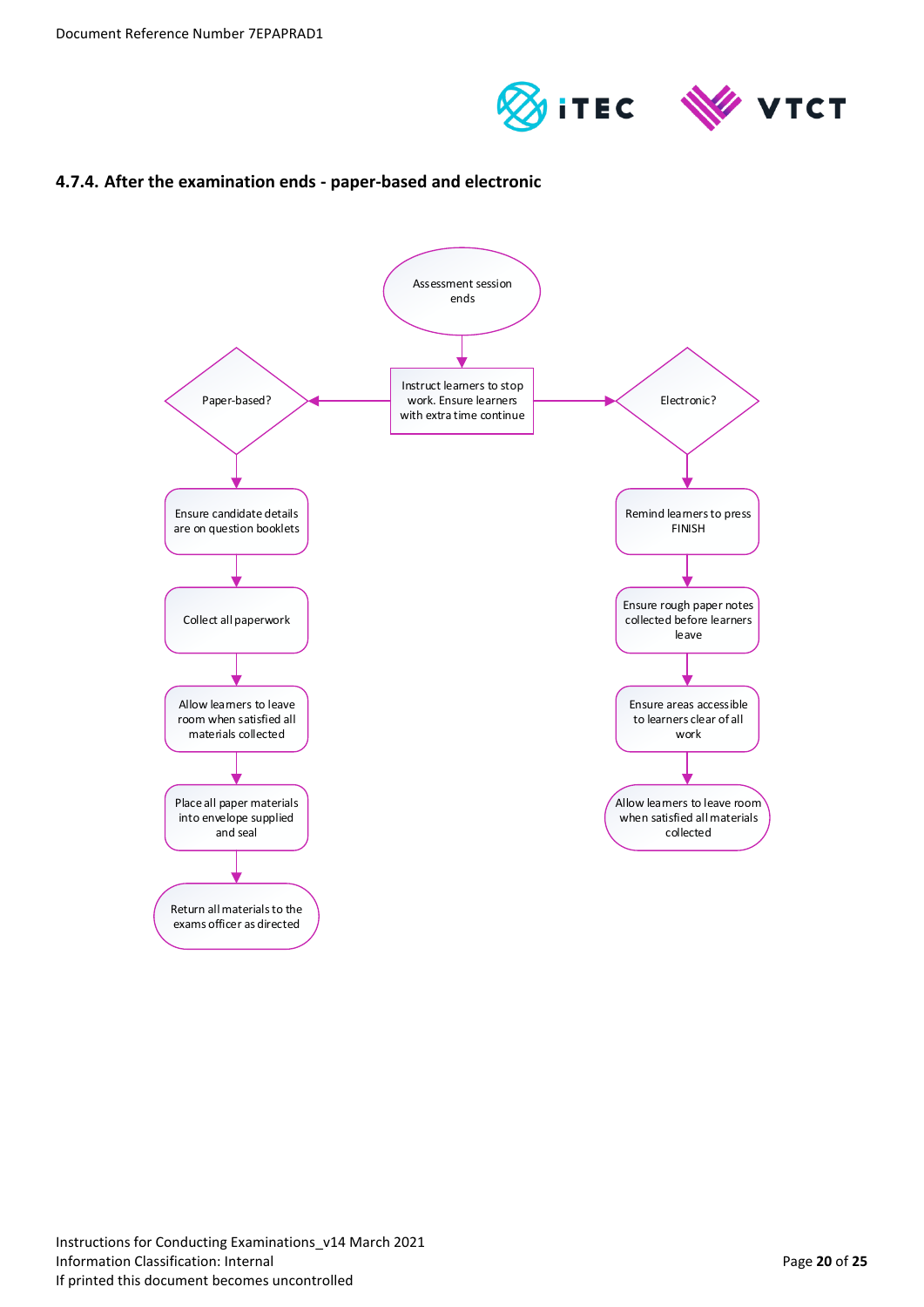

# <span id="page-20-0"></span>**5. After the examinations**

For online examinations, the examinations officer must ensure the assessments have been submitted/uploaded/completed as required by each particular process.

For paper-based assessments, where examination documents are returned to VTCT and ITEC for marking, the examinations officer must ensure that:

 all examination papers (used and unused), invigilation records, learner scripts and other documents (such as evidence for authorised absence) are dispatched to the VTCT and ITEC exams' office, immediately:

> Assessment Department Aspire House Annealing Close Eastleigh Hampshire SO50 9PX

- if it is not possible to do this on the same day as the examination, all documents are stored in the centre's secure location until no later than the following day, and VTCT must be informed
- all items are dispatched using a secure, signed for tracking service

#### VTCT:

- does not accept liability for examination documents lost in transit or in the custody of the centre or any centre appointed personnel
- takes every care to store completed answer sheets once they have been returned from centres
- issues an acknowledgment to the centre upon receipt
- in the unlikely event that papers are lost while in VTCT's possession, will send replacement papers and answer sheets at no charge to enable the examination to be retaken
- will in circumstances where examination documents are lost in transit, supply a further set of papers and answer sheets for a new examination at a fee equal to the resit fee for the units involved.

For paper-based assessments, which are not required to be returned to VTCT and ITEC for marking, the examinations officer will ensure that:

 all examination papers (used and unused), invigilation records, learner scripts and other documents (such as evidence for authorised absence) are stored appropriately

Paper-based SVQ multiple choice examination papers do not need to be returned to VTCT.

## <span id="page-20-1"></span>**5.1. Results slips**

Results slips are available for the examinations officer to access and download from the e-testing systems.

Instructions for Conducting Examinations\_v14 March 2021 Information Classification: Internal Page **21** of **25** If printed this document becomes uncontrolled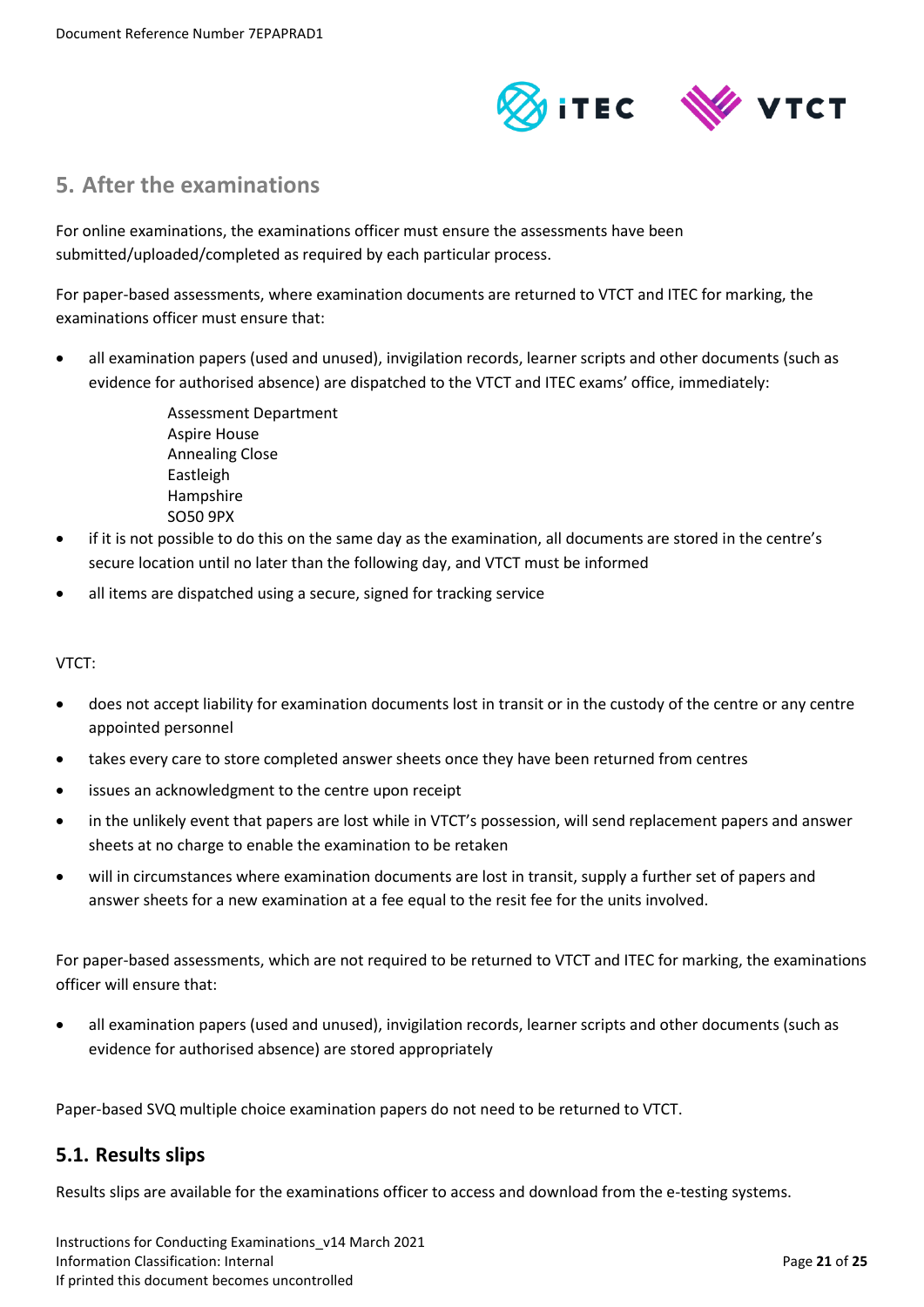

The results slips for on-demand online examinations are for centre records and not for learner notification. They are not to be stored in a learner's portfolio. This specifically relates to the *E-assessment: Outcomes Report* and *Questions Answered Incorrectly Report.* 

# <span id="page-21-0"></span>**6. Copyright**

All VTCT and ITEC examination papers are subject to copyright. Unused examination papers must be returned to VTCT, or Skillsfirst in the case of Functional Skills. Under no circumstances should they be kept or destroyed by the centre. If it comes to light that a centre had retained copies of examination papers, it will be dealt with as malpractice and the regulatory authorities will be informed.

# <span id="page-21-1"></span>**7. Retaining invigilation records**

The centre examinations office must retain signed records of the:

- seating plan;
- attendance register;
- invigilation reports

For each examination for a minimum of 6 months from the date of the examination, and 3 years from the date of the examination in the case of Functional Skills tests.

VTCT reserves the right to request copies of these records at any time and sample them as part of external quality assurance visits.

# <span id="page-21-2"></span>**8. Monitoring the conduct of examinations**

VTCT reserves the right to conduct unannounced invigilation audits; this will include a review of the centre's secure exam storage.

Any breach of these instructions and the invigilation process will be treated as maladministration and/or malpractice and will be dealt with in line with VTCT's Malpractice and Maladministration Policy and procedures.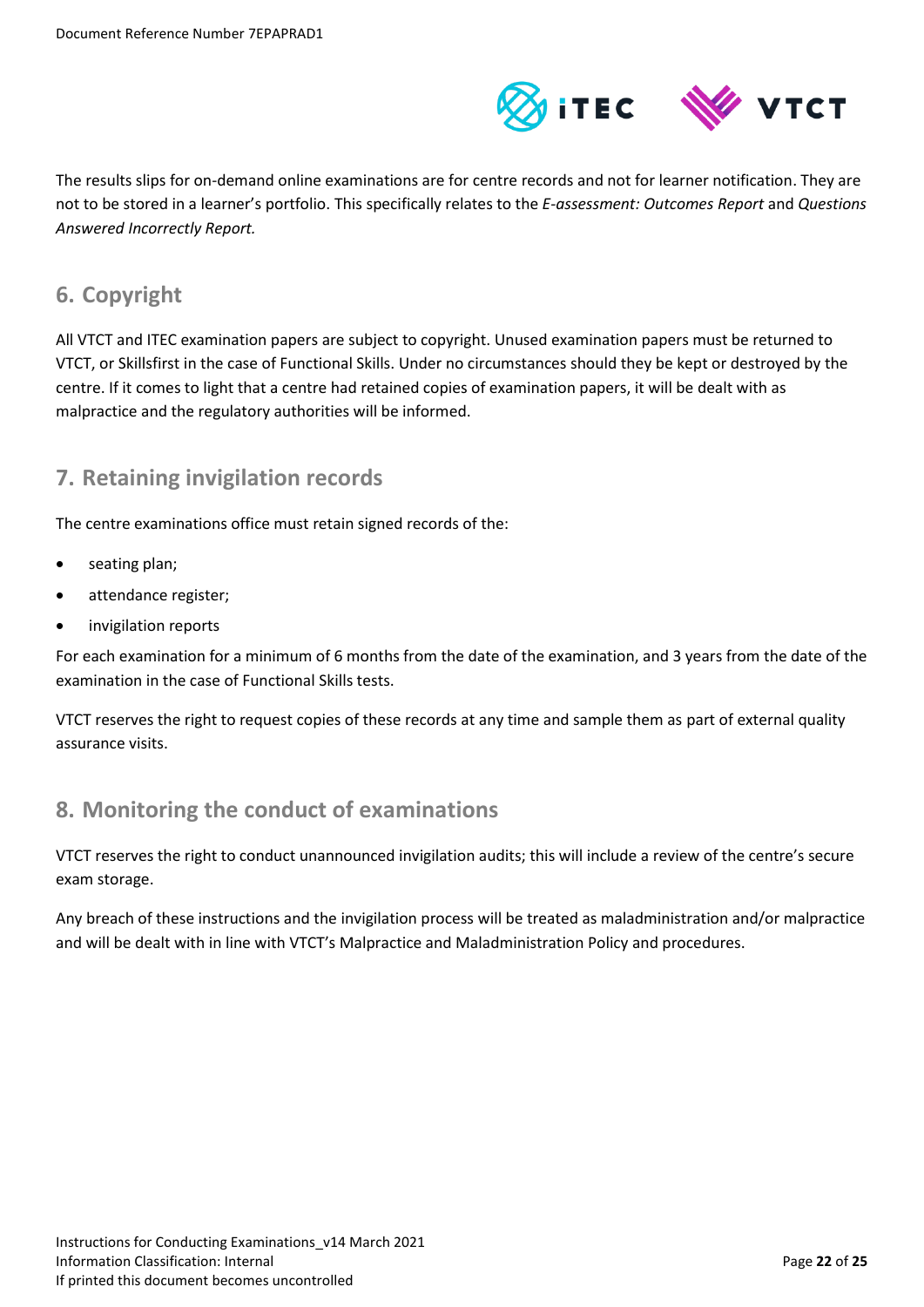

# <span id="page-22-0"></span>**9. Appendix**

The following poster must be displayed in a prominent place both inside and outside each examination room.

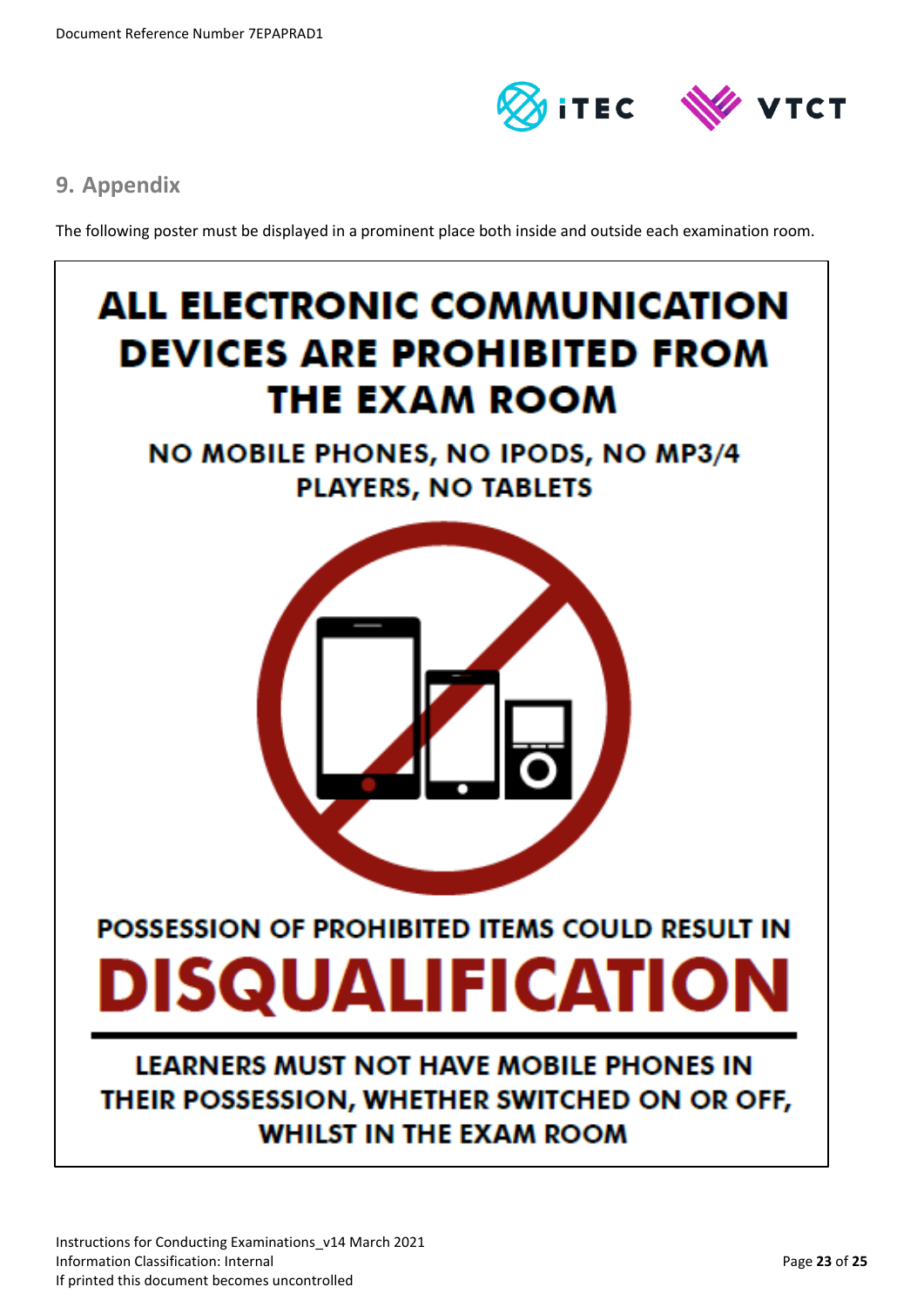

## Document amendment history page

| <b>Version</b> | <b>Document Owner</b> | <b>Issue Date</b> | <b>Changes</b>                                                                                                                                                                               | Role                                        |
|----------------|-----------------------|-------------------|----------------------------------------------------------------------------------------------------------------------------------------------------------------------------------------------|---------------------------------------------|
| v2.0           | Assessment<br>Manager | 02/02/2018        | New policy                                                                                                                                                                                   | <b>Assessment Manager</b>                   |
| V <sub>4</sub> | Assessment<br>Manager | 06/02/2018        | Formatting and proofing                                                                                                                                                                      | <b>Product Designer</b><br>(Qualifications) |
| ν5             | Assessment<br>Manager | 07/02/2018        | Minor changes to wording                                                                                                                                                                     | Assessment Manager                          |
| ν6             | Assessment<br>Manager | 01/03/2018        | Minor changes to wording                                                                                                                                                                     | Assessment Manager                          |
| v7             | Assessment<br>Manager | 03/07/2018        | Updated contact telephone<br>numbers, email and postal address<br>to 3.2, 3.6.2, 4.4, 5<br>Minor wording change to 4.3.1<br>Minor wording change to 4.7.2 and<br>4.7.3<br>Amendment to 4.1.1 | Assessment Manager                          |
| v8             | Assessment<br>Manager | 29/08/2018        | Minor wording change to 4.1.1                                                                                                                                                                | Assessment Manager                          |
| ν9             | Assessment<br>Manager | 03/09/2018        | Minor wording change to 1<br>Amendment to 5                                                                                                                                                  | Assessment Manager                          |
| v10            | Assessment<br>Manager | 05/03/2019        | Formatting update                                                                                                                                                                            | <b>Compliance Manager</b>                   |
| v11            | Assessment<br>Manager | 04/04/2019        | Amendment to 3.6.3 and 3.6.4                                                                                                                                                                 | Assessment Manager                          |
| v12            | Head of<br>Assessment | 02/08/2019        | Amendment to 4.1.1 and 4.1.2.<br>Addition of 4.1.2.1 and 5.1<br>Formatting update to 7                                                                                                       | <b>Head of Assessment</b>                   |
| v13            | Head of<br>Assessment | 27/09/2019        | Minor amendment to 4.71<br>Addition of Section 4.1.2                                                                                                                                         | <b>Head of Assessment</b>                   |
| v14            | Head of<br>Assessment | 01/03/2021        | Minor amendment to 4.1.1 to<br>support COVID-19 adaptation                                                                                                                                   | <b>Head of Assessment</b>                   |